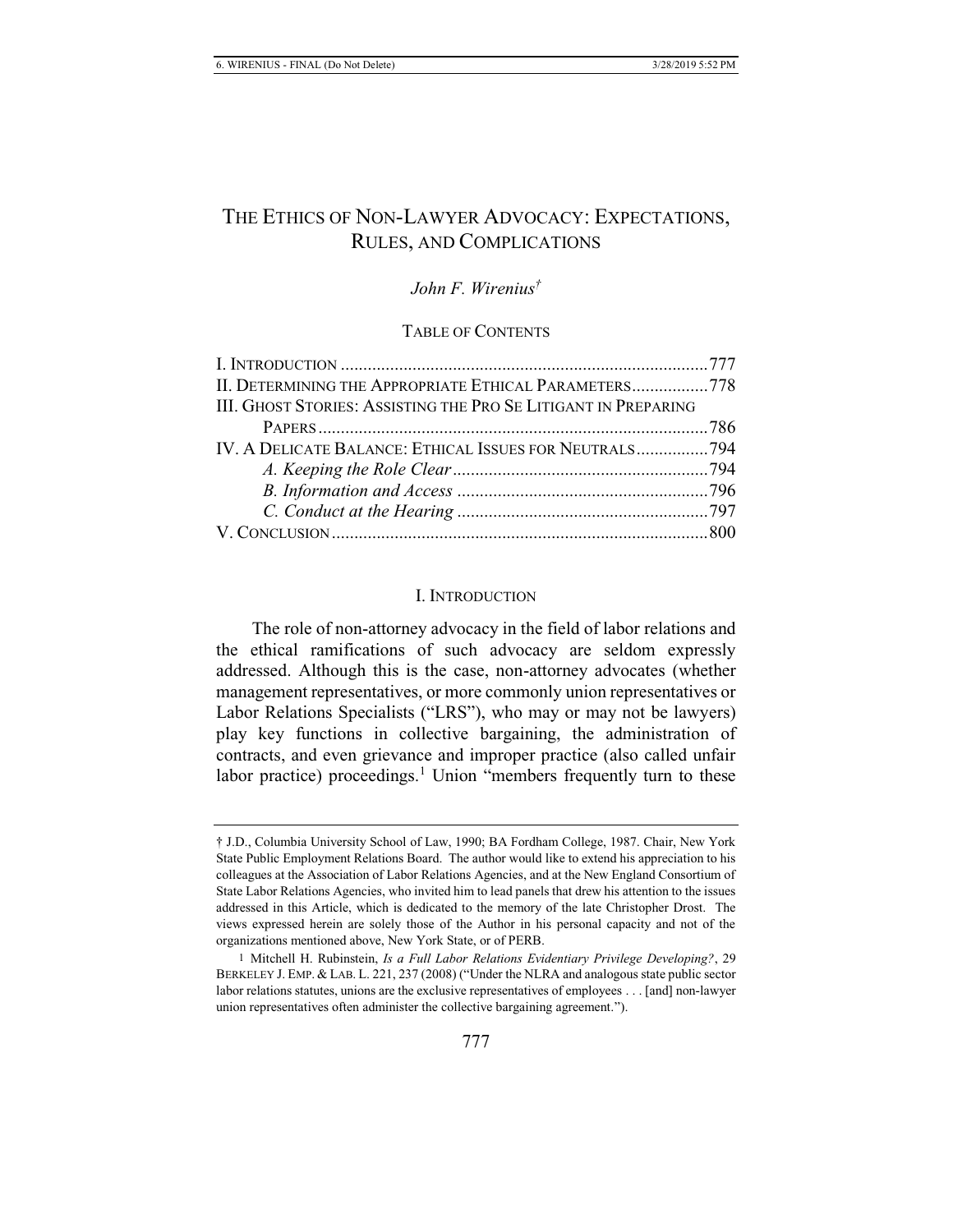non-lawyer representatives for explanation and advocacy of their rights."<sup>2</sup>

Similarly, from initial calls for information through the closing of the record, cases brought by self-represented parties raise special ethical questions and conundrums. Adjudicators have to balance the need to ensure equal access to justice with the reality and perception of maintaining neutrality. Advocates are likewise confronted with conflicts between making the best record for their clients, and ethical obligations toward the process.

Neutral agencies have an obligation to compile a complete record, and to render a fair determination, but self-represented parties, especially those who are acting in such a capacity for the first time, are often at a structural disadvantage in a system that relies heavily on the parties' own knowledge of the facts of their cases, and the applicable law. Experienced advocates—whether or not they are lawyers—have a wealth of understanding and knowledge to draw from that the self-represented party simply lacks.<sup>3</sup> The conflicting responsibilities of the neutral to remain clearly neutral while ensuring due process to the disadvantaged party and creating a full record presents significant difficulties to even the most experienced neutral.

This Article examines each of these three scenarios and endeavors to suggest sources and frameworks to provide some guidance for nonattorney advocates who appear in front of labor boards and/or administrative law judges ("ALJs"). From there, the focus turns to the ethical issues confronting experienced advocates—predominantly lawyers, but also non-attorney representatives. Finally, various perspectives on the ethical situation of neutrals are presented. This last topic, while directly addressing the concerns of labor board members and ALJs, is relevant to practitioners, who can benefit from informed expectations as to the strategies that neutrals may adopt to balance their ethical and quasi-judicial responsibilities.

#### II. DETERMINING THE APPROPRIATE ETHICAL PARAMETERS

A large part of the difficulty in discerning the appropriate ethical parameters for either non-admitted advocates, self-represented parties, or

<sup>2</sup> *Id*.

<sup>3</sup> Rubinstein notes that he has "appeared in several arbitrations where an employer or a union was represented by a nonlawyer labor relations professional," who "often did an excellent job." Rubinstein, *supra* note 1, at 224 n.8. My own experience, both as an advocate, and in over a dozen years as a neutral, is that a high level of performance by trained non-attorney advocates has been the rule, with very few exceptions.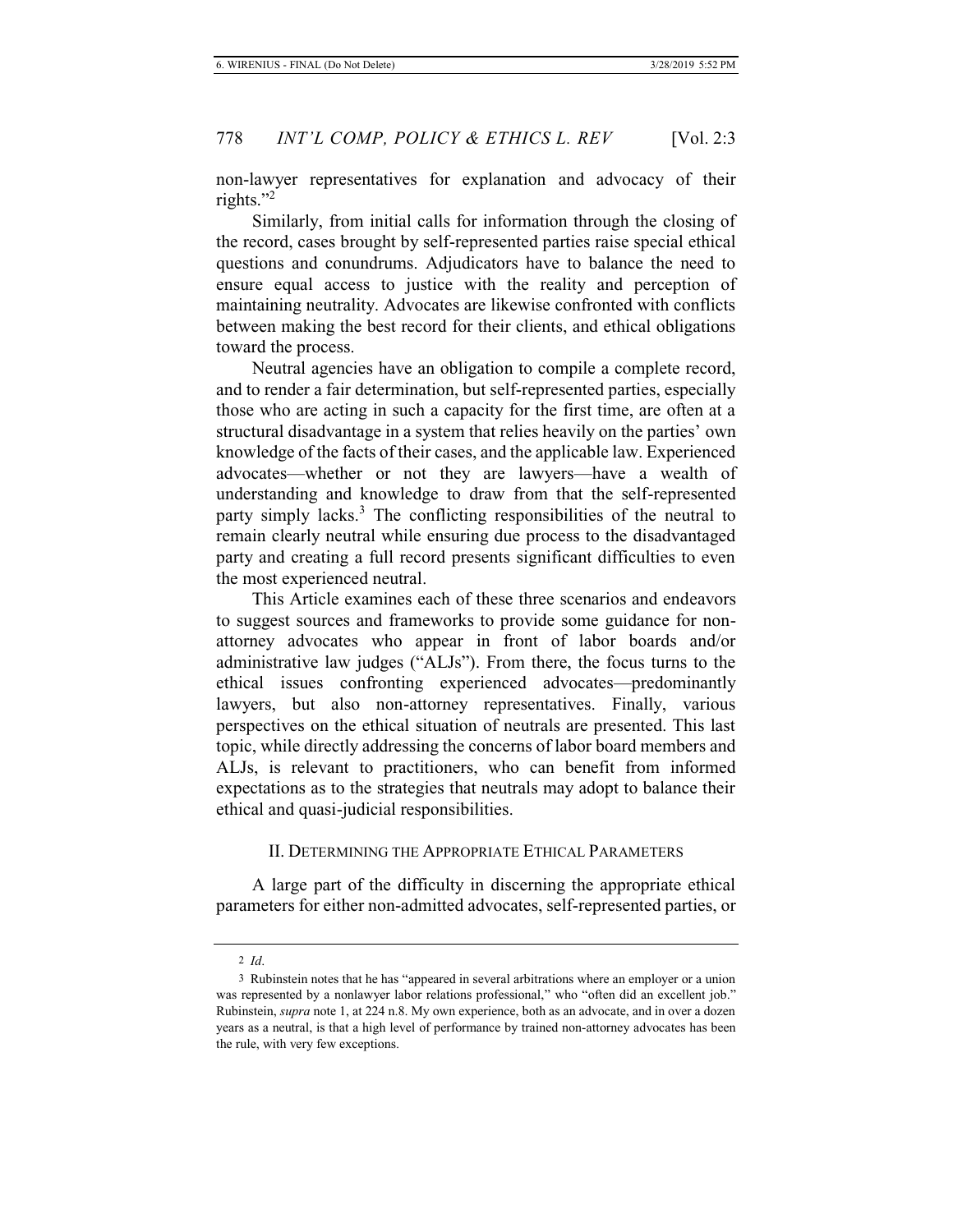those advocates—lawyers or not—who defend against claims by either group is ascertaining what body of law and precedent, if any, is applicable. For example, the National Labor Relations Board ("NLRB") has essentially elided the difficulty by holding all representatives to the standard applicable to attorneys by Rule: "Any attorney or other representative appearing or practicing before the Agency must conform to the standards of ethical and professional conduct required of practitioners before the courts, and the Agency will be guided by those standards in interpreting and applying the provisions of this section."<sup>4</sup> The NLRB's Rules further provide that "[m]isconduct by any person at any hearing before an Administrative Law Judge, Hearing Officer, or the Board may be grounds for summary exclusion from the hearing."<sup>5</sup> Under this Rule, "the Administrative Law Judge, Hearing Officer, or Board has the authority in the proceeding in which the misconduct occurred to admonish or reprimand, after due notice, any person who engages in misconduct at a hearing."<sup>6</sup> For both "an attorney or other representative," the Rule provides that "misconduct of an aggravated character may be grounds for suspension and/or disbarment from practice before the Agency and/or other sanctions."<sup>7</sup> The Rule promulgates procedures for the bringing of claims of misconduct, investigation, charges, hearing, determination of fault and appropriate sanction, as well as judicial review.<sup>8</sup>

Procedurally, not all administrative tribunals are empowered or willing to entertain questions of breaches of attorney ethics. Within New York State, for example, the Public Employment Relations Board ("PERB"), which administers the New York State comprehensive labor relations statute, the Public Employees' Fair Employment Act (more commonly known as the "Taylor Law"),  $\frac{9}{3}$  takes the position that it is simply not responsible for enforcing attorneys' obligations under the Code of Professional Responsibility Disciplinary Rules promulgated thereunder.<sup>10</sup> Indeed, the courts have affirmed that representation of the

<sup>4 29</sup> C.F.R. § 102.177(a) (2017).

<sup>5 § 102.177(</sup>b).

<sup>6</sup> *Id*.

<sup>7 § 102.177(</sup>d).

<sup>8 §§ 102.177 (</sup>e) & (f).

<sup>9</sup> N.Y. CIV. SERV. L. § 205 (McKinney 2018).

<sup>10</sup> *See, e.g.*, Union-Endicott Cent. Sch. Dist., 28 PERB ¶ 3029, 3071 (1995); Bd. of Educ. of the City Sch. Dist. of the City of Buffalo, 24 PERB ¶ 3033 (1991).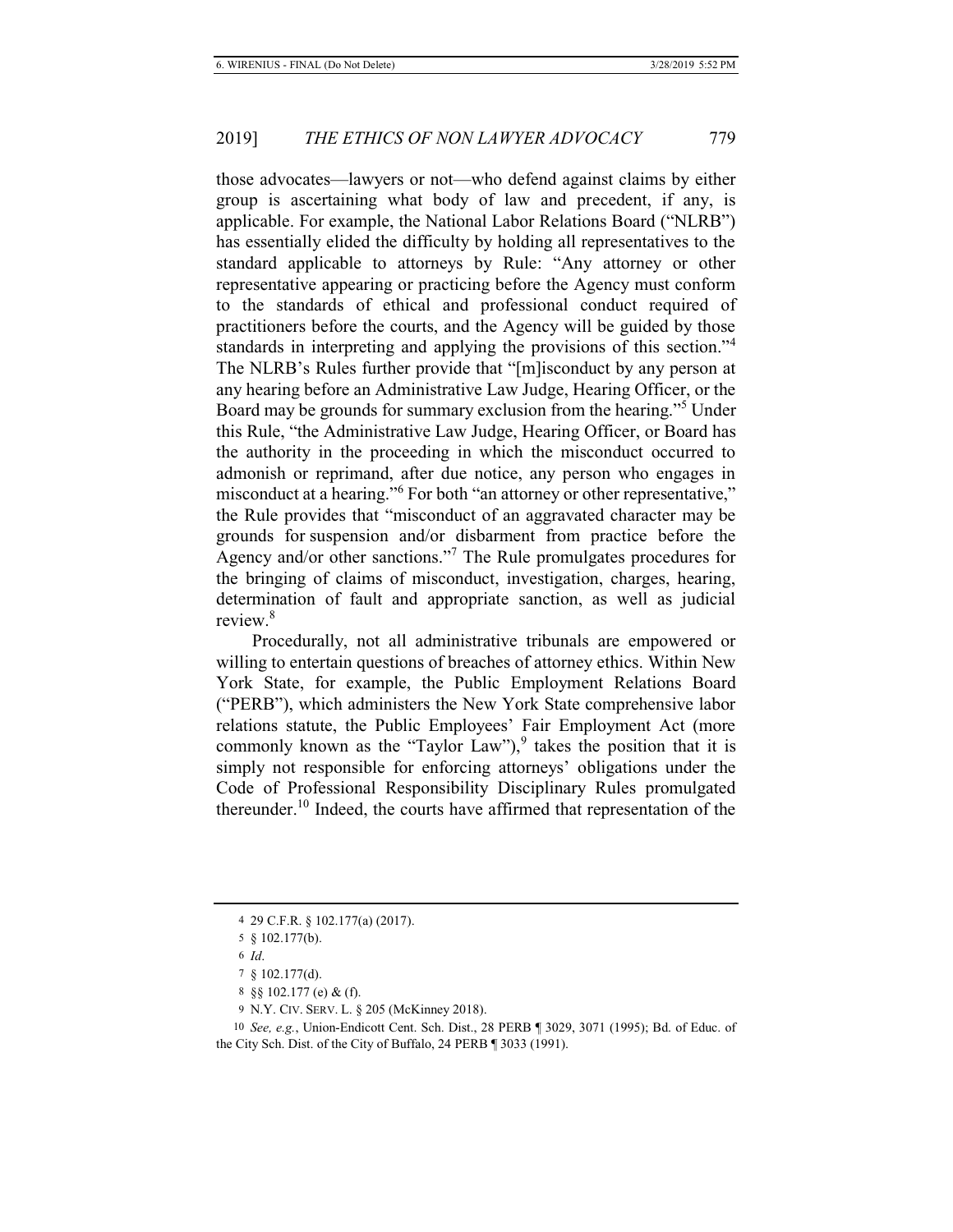collective bargaining agent by an LRS at a hearing conducted by PERB did not constitute unauthorized practice of law.<sup>11</sup>

By contrast, the New York City Board of Collective Bargaining, administering the New York City Collective Bargaining Law, a substantially similar law, has held that "this Board has the authority to disqualify counsel from appearing before it when such practice would violate the Disciplinary Rules of the Code of Professional Responsibility."12 Depending on the rules of the forum, perceived violations of ethical rules may not be properly raised before the tribunal hearing the charge but may require bringing separate proceedings before the appropriate licensing or disciplinary bodies. In the context of labor relations, the ethical duty to report such misconduct may complicate the ability of parties to resolve disputes or settle contracts, and thus pose a conflict between that duty and the best interests of the client for the advocate who believes impropriety has taken place.

However, PERB has taken some limited jurisdiction over instances of misconduct before the agency. PERB has found the secret recording of a hearing or a prehearing conference to constitute misconduct warranting an appropriate sanction.<sup>13</sup> Sanctions vary based upon the seriousness of the conduct. Where a non-lawyer representative engaged in repeated intimidating and threatening verbal outbursts and physical gestures directed at an ALJ during and after a conference, the representative was barred from appearing before PERB for six months.<sup>14</sup> By contrast, where a motion for leave to appeal to the Board was part of a party's strategy to delay the outcome of the administrative process, the Board found the application did not warrant any sanction.<sup>15</sup> In an intermediate step, the Board has not levied any official sanction against an advocate for impugning the character or motives of an ALJ or other finder of fact and law, but has in recent years publicly reprimanded advocates for such behavior.<sup>16</sup>

<sup>11</sup> *See generally* Bd. of Educ. v. N.Y. State Pub. Emp't Rels. Bd., 649 N.Y.S.2d 523 (N.Y. App. Div. 1996).

<sup>12</sup> James-Reid, 79 O.C.B. 9 (Mar. 29, 2007) (citing N.Y. CODE OF PROF'L RESPONSIBILITY DR 5-108 (N.Y.S. BAR ASS'N 2007), codified at N.Y. COMP. CODES R. & REGS. tit. 22, § 1200.27 (2007)).

<sup>13</sup> *See* Hirsch, 46 PERB ¶ 3035 (Oct. 15, 2013).

<sup>14</sup> *See* Munafo, 31 PERB ¶ 3012 (July 1, 1998).

<sup>15</sup> *See* Grassel*,* 44 PERB ¶ 3034 (Sept. 26, 2011).

<sup>16</sup> *See, e.g.*, Ithaca Police Benevolent Ass'n, Inc., 50 PERB ¶ 3006, 3031 (Apr. 10, 2017) (citing United Pub. Serv. Emps. Union, 49 PERB ¶ 3017, 3066 (Apr. 13, 2016)).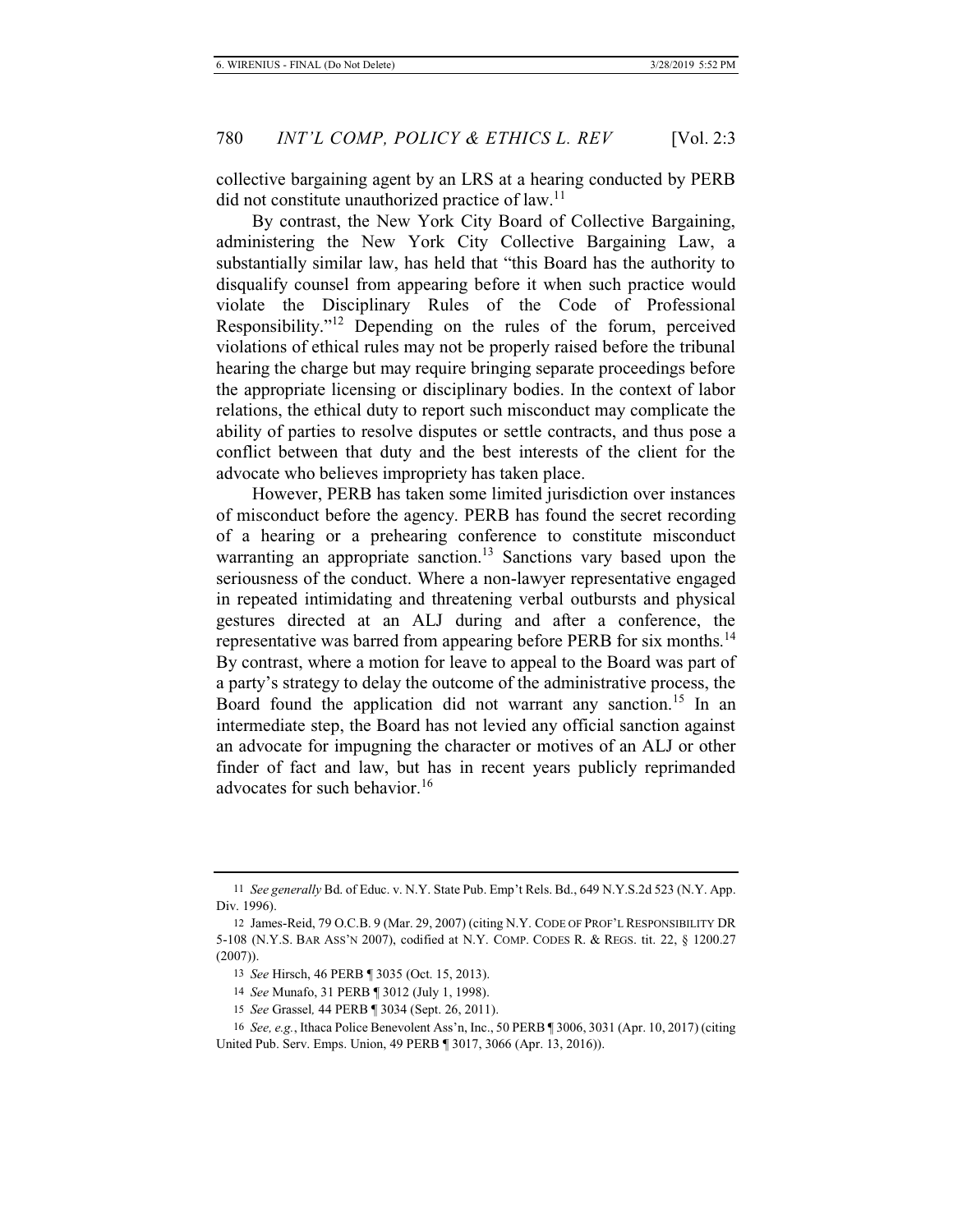In its 2017 revision of its Rules of Procedure, PERB added a new section to codify its existing practice regarding misconduct.<sup>17</sup> The first provision concerns misconduct by any person, and states that, "Misconduct by any person at any stage of a case before the board, an administrative law judge or other person designated by the board to conduct proceedings, may be grounds for summary exclusion by the board, administrative law judge, or other designee before whom the misconduct occurred."18 The second part relates to suspension and other sanctions.<sup>19</sup> It finds that misconduct—which may include but is not limited to misconduct at a hearing—by an attorney or another representative before the agency will be grounds for discipline.<sup>20</sup> If such misconduct is of an "aggravated character" the misconduct may constitute not only grounds for suspension, but also for prohibiting the attorney or representative from future practice before the agency.<sup>21</sup> The provision stipulates that the attorney or representative may be subject to further sanctions after receiving notice and a hearing before either the board or its designee.<sup>22</sup> The provision further provides that any order "imposing discipline under this section will be appealable to the board as part of an appeal of the ultimate disposition of the underlying proceeding," or, "upon a showing of extraordinary circumstances," as an interlocutory appeal.<sup>23</sup>

The NLRB and the New York State models stand in stark contrast to each other; while the NLRB holds all advocates to the standards expected of lawyers by the judiciary, PERB does not itself enforce those standards even on lawyers, preferring to generally bar "misconduct," but to flesh out on a case-by-case basis just what constitutes misconduct. Between these two models, non-lawyer advocates seeking some clarity as to what ethical responsibilities they bear find guidance rather thin on the ground.

In looking to flesh out the ethical responsibilities of non-attorney advocates, one source of minimum requirements, at least for union-side advocates, can be found in the duty of fair representation. The details of the duty of fair representation, as a creature of statute, vary from state to state, and in the federal forum. However, the basic parameters are fairly

23 *Id.*

<sup>17</sup> *See* N.Y. PERB RULES OF PROC. § 214 (2017).

<sup>18</sup> N.Y. PERB RULES OF PROC. § 214.1 (2017).

<sup>19</sup> N.Y. PERB RULES OF PROC. § 214.2 (2017).

<sup>20</sup> *Id.*

<sup>21</sup> *Id.*

<sup>22</sup> *Id.*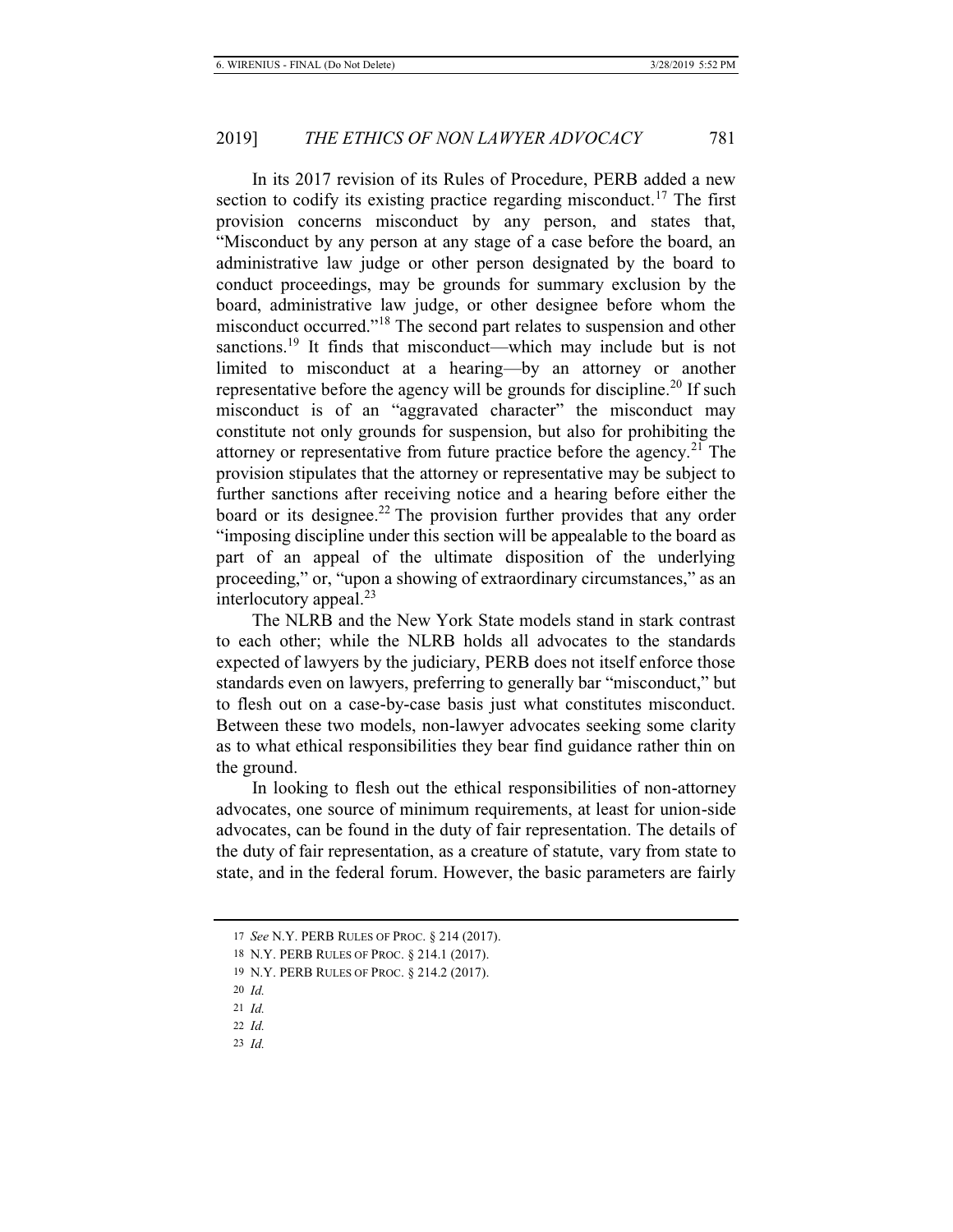consistent. To take the statute of widest application, "[t]he duty of fair representation is a statutory obligation under the NLRA, requiring a union to serve the interests of all members without hostility or discrimination . . . , to exercise its discretion with complete good faith and honesty, and to avoid arbitrary conduct."<sup>24</sup> The "objective" of the duty of fair representation is to provide substantive and procedural safeguards for minority members of the collective bargaining unit."<sup>25</sup>

A "union breaches its duty of fair representation if its actions with respect to a member are arbitrary, discriminatory, or taken in bad faith.<sup>"26</sup> As the Supreme Court held in *Air Line Pilots Association v. O'Neill*, "a union's actions are arbitrary only if, in light of the factual and legal landscape at the time of the union's actions, the union's behavior is so far outside a 'wide range of reasonableness' as to be irrational."<sup>27</sup>

"A court's examination of a union's representation 'must be highly deferential, recognizing the wide latitude that negotiators need for the effective performance of their bargaining responsibilities.'"28 Neither conclusory allegations nor "mere negligence" by the union in its enforcement of a collective bargaining agreement is sufficient to state a claim.29 Some courts have found, under specific circumstances, that "[w]hile it is true that ordinarily negligence or mistaken judgment by the union in failing to pursue a grievance is not actionable, recklessness or gross negligence by the union can constitute a breach of the duty of fair representation."30 In particular, courts have found that a union's conduct may be deemed arbitrary, and thus a breach of the duty of fair representation, based on "evidence of a missed filing deadline that is left unexplained."<sup>31</sup> This standard, which normally excludes liability

27 Air Line Pilots Ass'n v. O'Neill*,* 499 U.S. 65, 67 (1991) (internal citations omitted).

29 United Steelworkers of Am. v. Rawson, 495 U.S. 362, 372 (1990); *see also* Mancus v. Pierre Hotel, 45 Fed. App'x 76, 77 (2d Cir. 2002).

30 Lipton v. United Parcel Serv., 15 F.3d 1365, 1370 (6th Cir 1994).

<sup>24</sup> Napoleoni v. New York City Dep't of Parks & Rec., No. 18-CV-2578 (MKB), 2018 WL 3038502 at \*4 (E.D.N.Y. Jun. 18, 2018) (citations and internal quotations omitted).

<sup>25</sup> Flight Attendants in Reunion v. Am. Airlines, Inc., 813 F.3d 468, 473 (2d Cir. 2016) (quoting Jones v. Trans World Airlines, Inc., 495 F.2d 790, 798 (2d Cir. 1974)).

<sup>26</sup> Figueroa v. Foster, 864 F.3d 222, 229 (2d Cir. 2017) (quoting Fowlkes v. Ironworkers Local 40, 790 F.3d 378, 388 (2d Cir. 2015)); *see also* Flight Attendants in Reunion, 813 F.3d at 473.

<sup>28</sup> *Napoleoni*, No. 18-CV-2578 (MKB), 2018 WL 3038502, at \*4 (quoting Alen v. U.S. Airways, Inc., 526 F. App'x 89, 91 (2d Cir. 2013).

<sup>31</sup> Young v. United States Postal Serv., 907 F.2d 305, 308 (2d Cir. 1990); *see also* Dutrisac v. Caterpillar Tractor Co., 749 F.2d 1270, 1273 (9th Cir. 1983); Ruzicka v. General Motors Corp., 523 F.2d 306, 310 (6th Cir. 1975); Ruzicka v. General Motors Corp., 649 F.2d 1207, 1211 (6th Cir. 1981). This decision was affirmed, citing the same cases by United Fed'n of Teachers, Local 2, AFT, AFL-CIO v. New York City Bd. of Collective Bargaining, 28 N.Y.S.3d 848, 855 (N.Y. Sup. Ct. 2016).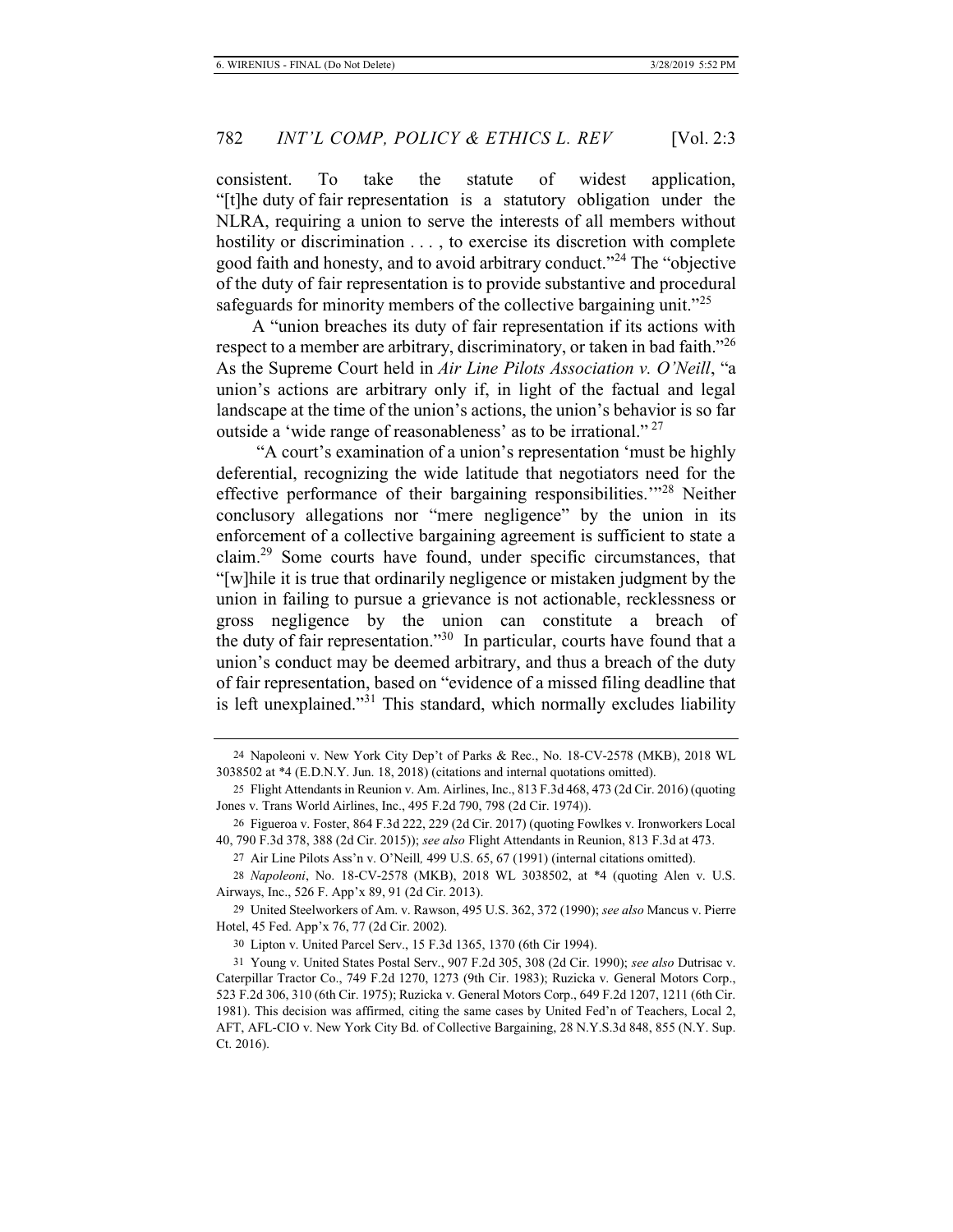for negligence, even gross negligence,  $32 \text{ lays out what actions on the part}$ of a union toward a member, are considered sufficiently wrongful as to constitute a violation of law.

Beside the body of law delineating the scope of the duty of fair representation, there is little concrete guidance for non-attorney advocates appearing in front of labor boards and ALJs, or engaged in mediation, grievance arbitration, or interest arbitration. Several academic articles have delineated some basic standards that can illuminate what reasonable expectations boards, mediators, factfinders and arbitrators may have of advocates, whether or not they are lawyers. The extensive overlap of two such articles, one from the perspective of Canadian litigator George Tsakalis,  $33$  and the other more specifically geared toward conduct at the bargaining table,  $34$  suggest that the basic norms are not terribly difficult to discern.

Tsakalis distinguishes between two styles of negotiation, "aggressive" or "competitive," and "interest-based and cooperative."<sup>35</sup> While "competitive" or "aggressive" negotiation may have some efficacy in litigation, it has its risks even there. As Carrie Menkel-Meadow has pointed out, "even those who wilt at the negotiation table may be resentful later and exercise their power either by failing to follow through on the agreement or by seeking revenge the next time the parties meet."<sup>36</sup> In labor relations, where the parties are, of necessity, in an ongoing relationship, and often recommence negotiations shortly upon the conclusion of reaching a contract, such brinkmanship and bad blood as may be excusable in litigation can be profoundly counterproductive.

The "interest" style of negotiation "promotes mutual problem solving in order to maximize the welfare of all parties to a negotiation."<sup>37</sup> After analyzing the benefits of this approach, even for parties who are not fated to continually deal with each other on a recurring basis, Tsakalis

<sup>32</sup> *See* Amalgamated Transit Union Local No. 1498 (Jefferson Partners L.P.), 360 N.L.R.B. 777 (2014). The same standard applies under New York State's Taylor Law. *See, e.g.*, Civil Serv. Employees Ass'n, Inc. v. Pub. Empl. Relations Bd., 522 N.Y.S.2d 709, 711 (N.Y. App. Div. 1987) ("reject[ing] the standard applied by PERB that 'irresponsible or grossly negligent' conduct may form the basis for a union's breach of the duty of fair representation").

<sup>33</sup> George Tsakalis, *Negotiation Ethics: Proposals for Reform to the Law Society of Upper Canada's Rules of Professional Conduct*, 5 W. J. LEGAL STUD. 4 (2015).

<sup>34</sup> Roger Fisher, *A Code of Negotiation Practices for Lawyers*, 1 NEGOT. J. 105 (1985). While this Article is ostensibly directed only at lawyers, it refreshingly avoids technical jargon, a complex structure, and manages to cover the ground in five pages of clear language. *See id.* 

<sup>35</sup> Tsakalis, *supra* note 33, at 3.

<sup>36</sup> Carrie Menkel-Meadow, *Toward Another View of Legal Negotiation: The Structure of Problem Solving*, 31 UCLA L. REV. 754, 778 (1984); *see also* Fisher, *supra* note 34, at 108, 110.

<sup>37</sup> Tsakalis, *supra* note 33, at 3.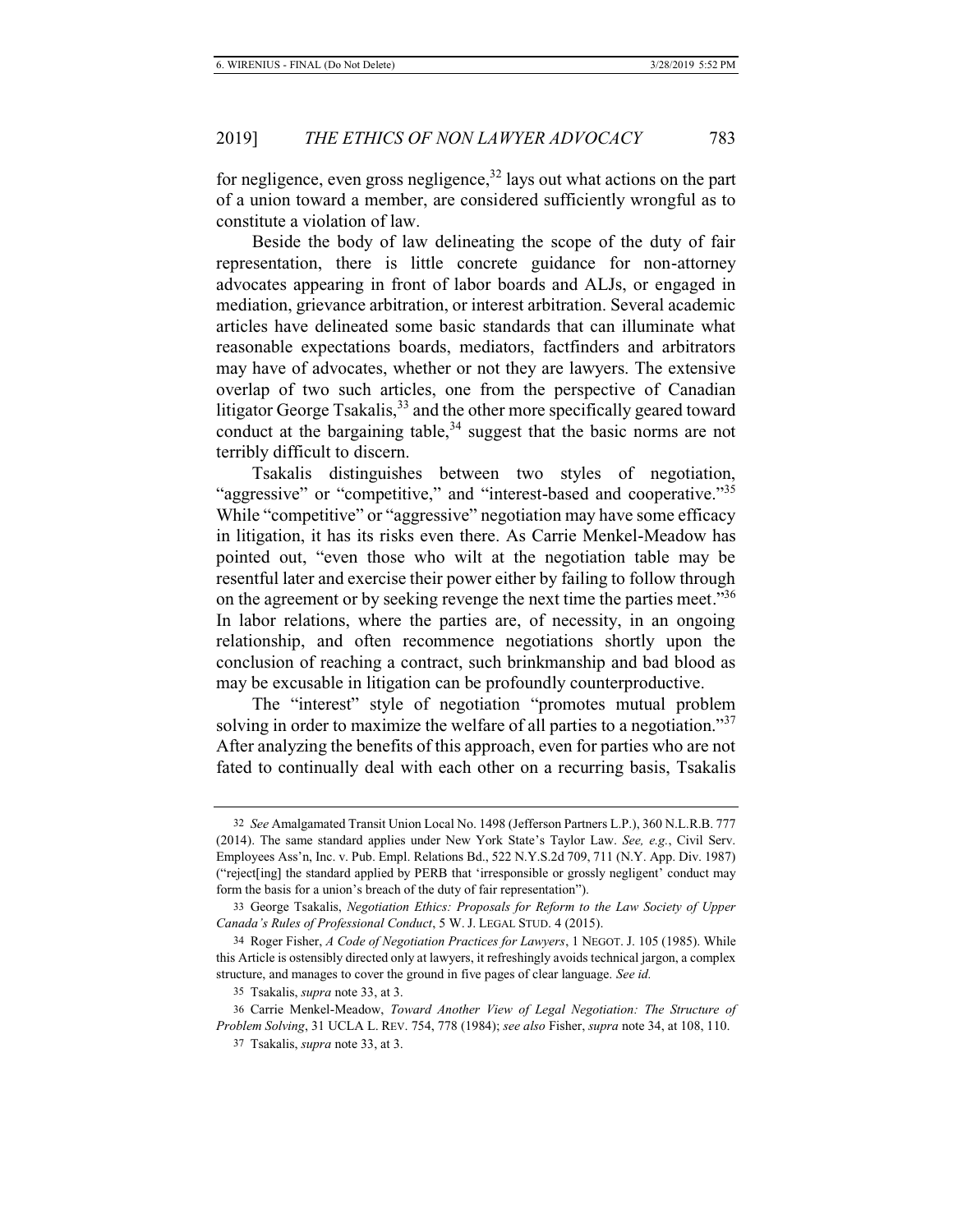suggests an approach of "good faith" negotiations, and recommends ethical reforms that would provide "clear guidance regarding ways to adopt problem-solving approaches to negotiation focused on mutual gain."38 These proposed reforms, adapted to the circumstances of representation in labor relations cases, match up surprisingly well with the recommendations, over three decades ago, of Roger Fisher in the inaugural volume of the *Negotiation Journal*. 39

The first proposed norm is simple and straightforward: *Advocates may not lie to each other, even to preserve confidences.*40 They may refuse to divulge information, decline to answer questions, or, if need be, assert privilege. But they may not deliberately make a false representation of fact. The second proposed norm follows logically on the first: *Advocates may not mislead neutrals*. 41 Whether appearing before boards, ALJs, mediators, factfinders, or arbitrators, an advocate "cannot engage in puffing and must either answer honestly or decline to answer." $42$ Tsakalis adds that "[i]n mediation, this requirement increases trust, which is difficult to obtain if [advocates] are permitted to be dishonest with one another."<sup>43</sup>

As a third norm, Tsakalis proposes a broader one, which requires some unpacking: *Advocates "shall be fair and act in good faith during negotiations.*"44 Two concepts of good faith may be used to flesh out this norm. First, the duty to negotiate in good faith under the legal standard of the applicable statute provides, not unlike the duty of fair representation did for unions, some basic minimum norms for both employer and union. Thus, under New York State's Taylor Law, that duty at a minimum "means that both parties approach the negotiating table with a sincere desire to reach an agreement, as evidenced by their actions.<sup>45</sup> Violation of that duty can be shown by unilateral actions that effectively preempt bargaining, or either party seeking to thwart conciliation proceedings with an eye to reaching interest arbitration and an imposed resolution, rather than reaching an agreed-upon one. Where an advocate deliberately engages in such action, falling short of such statutory requirements, the advocate may fall afoul of the ethical standards expected of advocates. Likewise, the well-established doctrine that every contract carries with it

<sup>38</sup> *Id.* at 8.

<sup>39</sup> *See* Fisher, *supra* note 34, at 108, 110.

<sup>40</sup> Tsakalis, *supra* note 33, at 8; Fisher, *supra* note 34, at 110.

<sup>41</sup> Tsakalis, *supra* note 33, at 9; Fisher, *supra* note 34, at 110.

<sup>42</sup> Tsakalis, *supra* note 33, at 9; Fisher, *supra* note 34, at 110.

<sup>43</sup> Tsakalis, *supra* note 33, at 9.

<sup>44</sup> *Id*.; *see also* Fisher, *supra* note 34, at 109.

<sup>45</sup> County of Broome, 3 PERB ¶ 3103 (1970).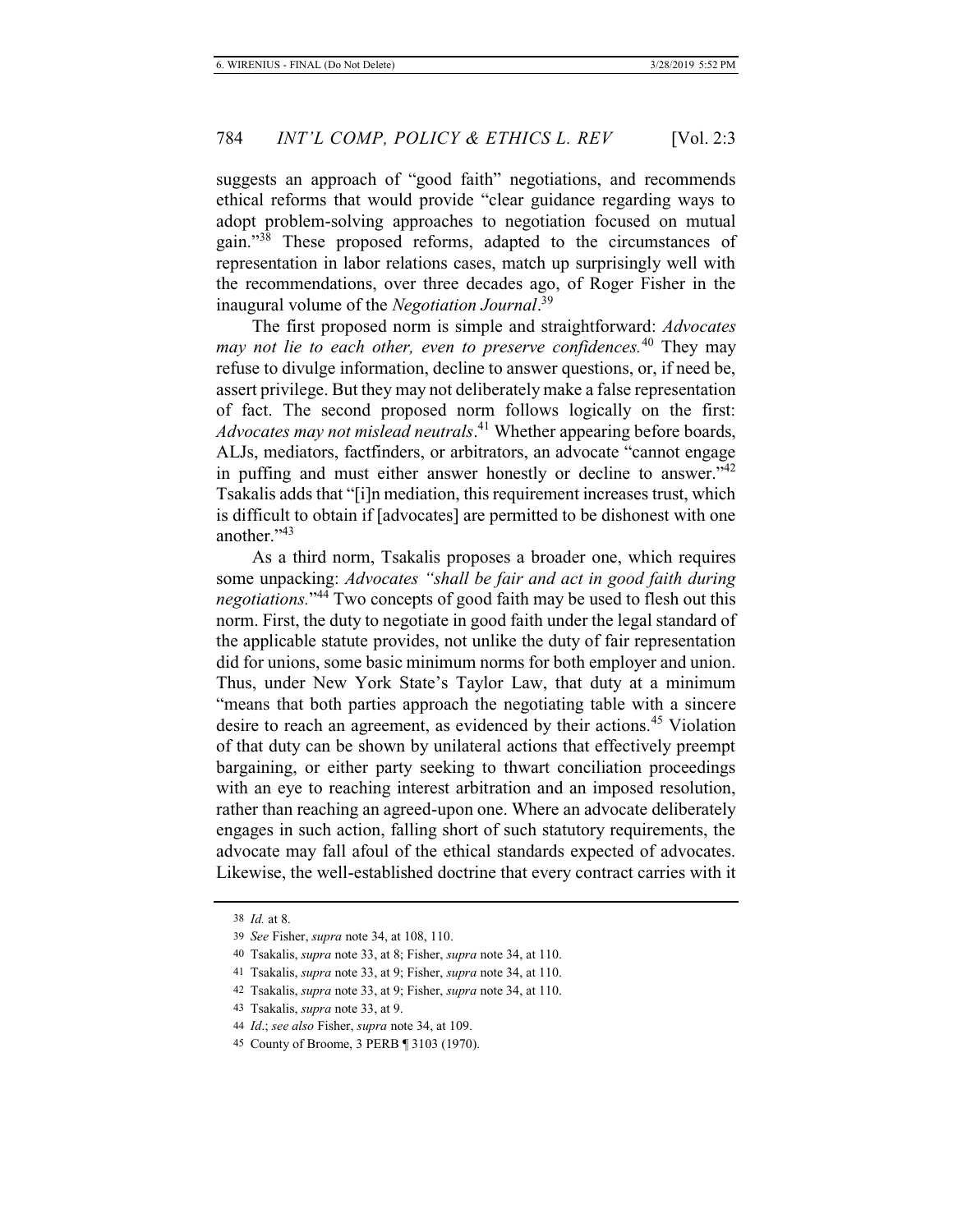an implied duty of good faith and fair dealing bars either party to "do anything which will have the effect of destroying or injuring the right of the other party to receive the fruits of the contract."<sup>46</sup> Thus, an advocate who asserts that an improper practice charge must be deferred to arbitration while simultaneously challenging arbitrability of the same dispute before the state court may be violating the duty to negotiate in good faith and even the duty of good faith and fair dealing.<sup>47</sup>

The fourth proposed norm, that advocates need not press for every possible advantage for their clients, may seem counterintuitive, but is a fundamental principle of the "interest" style of negotiation.<sup>48</sup> As Fisher notes, the "client's interests should be well-satisfied," but also the "interests of other parties and the community should be sufficiently satisfied to make the outcome acceptable to them and durable.<sup>149</sup> As a fifth norm, Tsakalis proposes that advocates shall not "in any action or communication associated with representing a client, make any statement which grossly exceeds the legitimate assertion of the rights or entitlements of the solicitor's client, and which misleads or intimidates other parties."<sup>50</sup>

As already described, Tsakalis's sixth norm has found a place in the jurisprudence of PERB: advocates shall not "in any action or communication associated with representing a client, use tactics that go beyond legitimate advocacy and which are primarily designed to embarrass or frustrate another person."<sup>51</sup> Frustration "includes actions" that serve no substantial purpose other than to delay or burden another party."<sup>52</sup> Finally, Tsakalis proposes a norm that will occupy much of the latter part of this Article: that an advocate must not take advantage of unsophisticated or unrepresented parties.<sup>53</sup> The role of the neutral in ensuring compliance with this norm will also be addressed.

While these broad ethical norms have not been enacted, their simplicity and ready applicability to labor relations (without creating unduly complex and intricate provisions that could easily entrap the

<sup>46</sup> Dalton v. Educ. Testing Serv., 663 N.E.2d 289, 291 (N.Y. 1995); Singh v. PGA Tour, Inc., 79 N.Y.S.3d 149 (N.Y. App. Div. 2018).

<sup>47</sup> *See, e.g.*, Suffolk Cty. Deputy Sheriffs Police Benevolent Ass'n, 49 PERB ¶ 3005, 3022 (Jan. 25, 2016).

<sup>48</sup> Tsakalis, *supra* note 33, at 9; Fisher, *supra* note 34, at 110.

<sup>49</sup> Fisher, *supra* note 34, at 107.

<sup>50</sup> Tsakalis, *supra* note 33, at 11.

<sup>51</sup> Tsakalis, *supra* note 33, at 10; *see* Munafo 31 PERB ¶ 3012, *supra* note 14; *see also* Grassel*,*  44 PERB ¶ 3034, *supra* note 15.

<sup>52</sup> *Id.* at 11; Fisher, *supra* note 34, at 109.

<sup>53</sup> Tsakalis, *supra* note 33, at 12.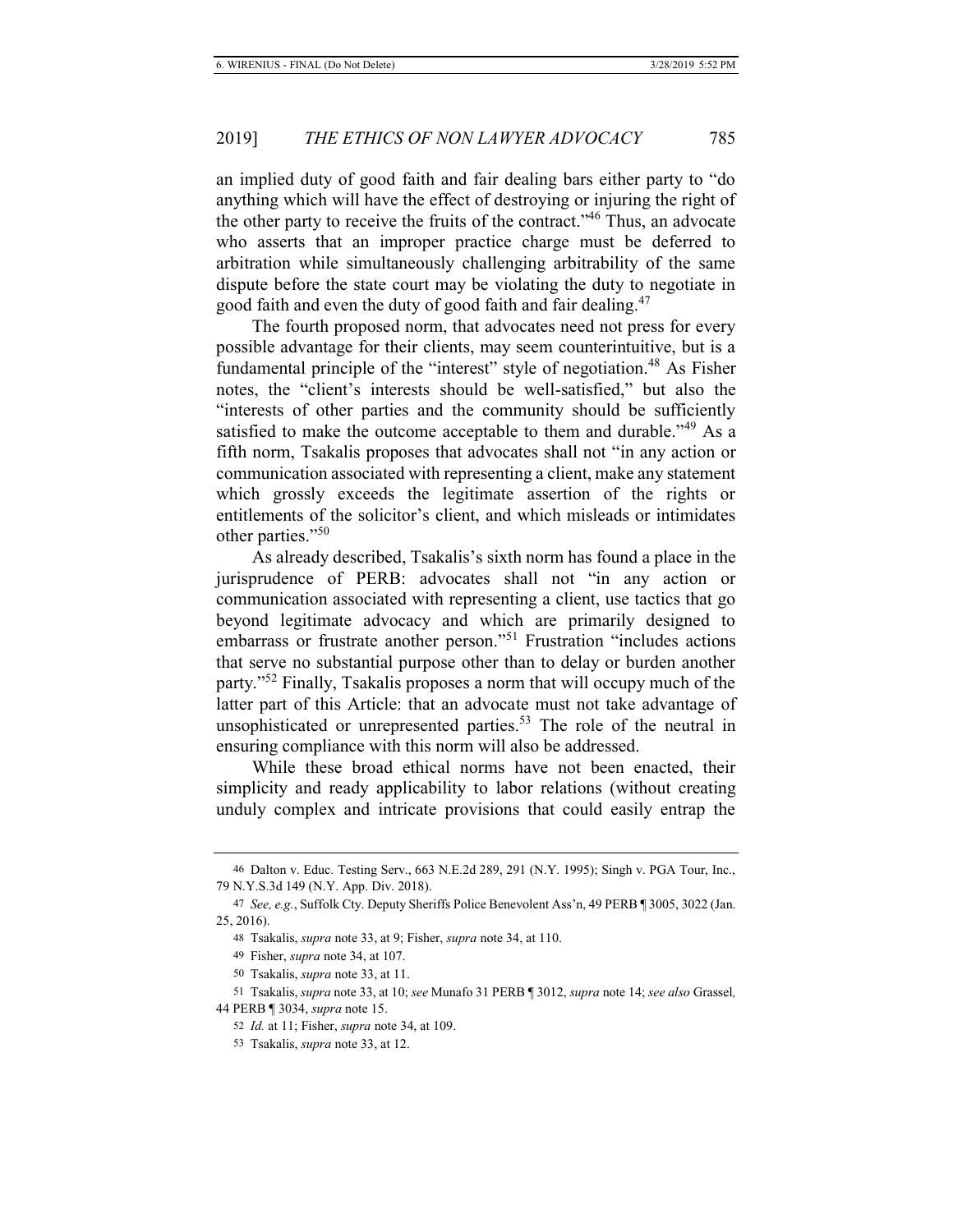talented and well-meaning lay advocate) suggest that such proposed norms, as refined through labor relations experience might provide a beginning toward giving non-lawyer advocates a better understanding of their ethical obligations.

### III. GHOST STORIES: ASSISTING THE PRO SE LITIGANT IN PREPARING PAPERS

An improper practice charge is filed before a neutral administrative agency with jurisdiction over violations of public sector labor law. The charge asserts that a union-represented discharged employee has been the victim of discriminatory discipline, and that her union has breached its duty of fair representation by failing to raise discrimination as a defense in her due process hearing. The charge is written with a surprisingly high level for an unrepresented party with no legal or labor relations background, as is the member's (mostly successful) papers in opposition to the union's motion to dismiss. After the motion was denied, a notice of appearance was filed by a firm that had previously represented the union, but whose representation had ended over five years prior to the disciplinary charges at issue. At a conference, it becomes clear that the law firm had prepared the charge and the response to the motion for her without signing it or otherwise indicating that the ostensibly pro se charging party had assistance in preparing the papers.<sup>54</sup>

In 2010, Professor Ira Robbins wrote that: "[t]he federal courts have almost universally condemned ghostwriting.<sup>55</sup> He gave the example of *Ricotta v. California*, in which the United States District Court for the Southern District of California warned that "[a]ttorneys cross the line . . . when they gather and anonymously present legal arguments, with the actual or constructive knowledge that the work will be presented in some similar form in a motion before the Court."56 In *Ligouri v. Hansen*, the United States District Court for the District of Nevada gave several reasons, drawn in part from *Ricotta*, reaching the conclusion that "ghostwriting . . . is an inappropriate practice."57 The *Ligouri* Court also

<sup>54</sup> The hypothetical is based on a case before the New York City Board of Collective Bargaining. *See* James-Reid, 79 O.C.B. 9 (Mar. 29, 2007). For the opinion denying the motion to dismiss, see James-Reid, 77 O.C.B. 29 (Sept. 12, 2006). For the final decision on the merits appears, see James-Reid, 1 O.C.B.2d 26 (July 30, 2008).

<sup>55</sup> Ira P. Robbins, *Ghostwriting: Filling in the Gaps of Pro Se Prisoners' Access to the Courts***,**  23 Geo. J. LEGAL ETHICS 271, 285-288 (2010) (footnotes and citations omitted)..

<sup>56</sup> Ricotta v. State of Calif, 4 F.Supp.2d 961, 986 (S.D.Cal.1998); *see also* Walker v. Pacific Maritime Assoc., No. C07-3100 BZ, 2008 WL 1734757, at \* 2 (N.D. Cal. Apr. 14, 2008).

<sup>57</sup> Ligouri v. Hansen, No. 2:11-cv-00492-GMN-CWH, 2012 WL 760747, at \* 6 (D. Nev. Mar. 6, 2012).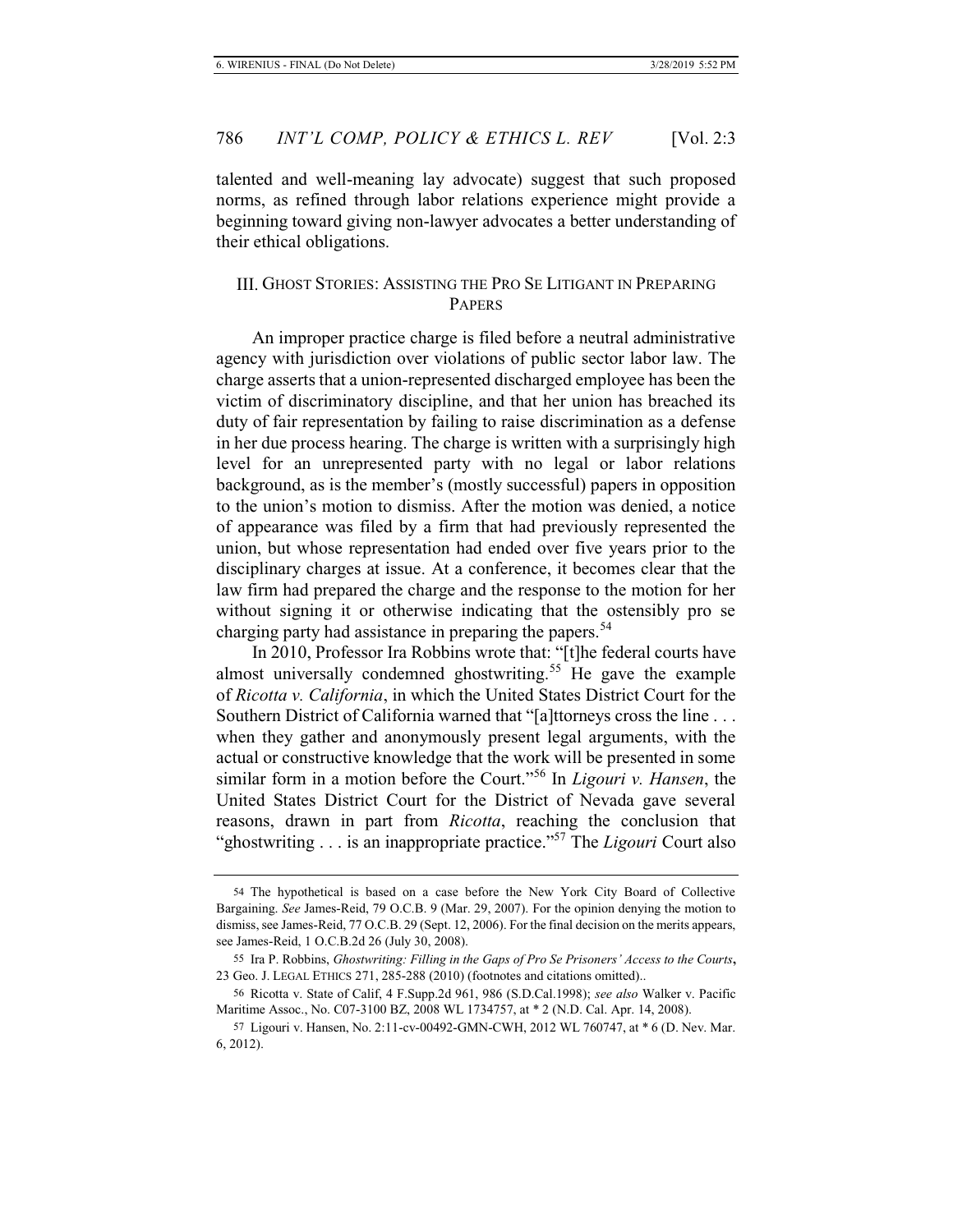found that "because the standard practice of federal courts is to interpret pro se filings liberally, allowing 'ghost-writing' would disadvantage the opposing party;" and that the practice is also "a deliberate evasion of responsibilities imposed by Rule 11, which requires attorneys to personally represent that there are grounds to support assertions made in each filing."58 Third, the Court found that "ghostwriting implicates the Rules of Professional Responsibility," infringing the bar against a lawyer "engage in conduct involving dishonesty, fraud, deceit, or misrepresentation."59 The *Ligouri* Court determined that "[a]n attorney participating in 'ghost-writing' is engaged in conduct involving misrepresentation to the Court because another individual is signing pleadings that the attorney drafted."60 Moreover, "having a litigant appear to be *pro se* when in truth an attorney is authoring pleadings . . . is far below the level of candor which must be met by members of the  $bar$ ."<sup>61</sup>

As Robbins concludes, "[t]o many federal courts, ghostwriting is an act of deception that thwarts their efforts to oversee pro se litigation and allows attorneys to escape the ethical and legal obligations that normally attach to participation in litigation."<sup>62</sup> However, he notes, "[t]he states are

<sup>58</sup> *Id.* (citing *Ricotta*, 4 F.Supp.2d at 986).

<sup>59</sup> *Id.* (citing NEV. RULES OF PROF'L CONDUCT, r. 8.4 (2018)).

<sup>60</sup> *Id.*

<sup>61</sup> *Id.*, quoting Ricotta, 4 F.Supp.2d at 986.

<sup>62</sup> Robbins, *supra* note 55, at 286-287. Robbins cited a number of court decisions. *See* Duran v. Carris, 238 F.3d 1268, 1272-73 (10th Cir. 2001) (finding that ghostwriting constitutes a "misrepresentation to this court"); Ellis v. Maine, 448 F.2d 1325, 1328 (1st Cir. 1971) ("If a brief is prepared in any substantial part by a member of the bar, it must be signed by him."); Delso v. Trs. for the Ret. Plan for the Hourly Employees of Merck & Co., No. 04–3009 (AET), 2007 WL 766349 (D.N.J. Mar. 5, 2007) at \*\*12-18 (holding that undisclosed ghostwriting violates several ethics rules and the spirit of Fed. R. Civ. P. 11 and should not be permitted in the District of New Jersey); Wesley v. Don Stein Buick, Inc., 987 F. Supp. 884, 887 (D. Kan. 1997) (requiring pro se defendant to disclose whether she was represented by attorney); Laremont-Lopez v. Se. Tidewater Opportunity Ctr., 968 F. Supp. 1075, 1077 (E.D. Va. 1997) ("[T]he Court considers it improper for lawyers to draft or assist in drafting complaints or other documents submitted to the Court on behalf of litigants designated as pro se."); United States v. Eleven Vehicles, 966 F. Supp. 361, 367 (E.D. Pa. 1997) ("Important policy considerations militate against validating an arrangement wherein a party appears pro se while in reality the party is receiving legal assistance from a licensed attorney."); Johnson v. Bd. of Cty. Comm'rs, 868 F. Supp. 1226, 1232 (D. Colo. 1994) ("Having a litigant appear to be pro se when in truth an attorney is authoring pleadings and necessarily guiding the course of the litigation with an unseen hand is ingenuous to say the least; it is far below the level of candor which must be met by members of the bar."); In re Brown, 354 B.R. 535, 545 (Bankr. N.D. Okla. 2006) ("[I]f an attorney writes a pleading, he or she has a duty to make sure that the Court knows he or she wrote it. The Court is not required to play a game of 'catch-me-ifyou-can' with a ghostwriter. All counsel owe a duty of candor to every court in which they appear. Inherent in that duty is the requirement that counsel disclose his or her involvement in the case."); In re Mungo, 305 B.R. 762, 767 (Bankr. D.S.C. 2003) ("The act of anonymously drafting pleadings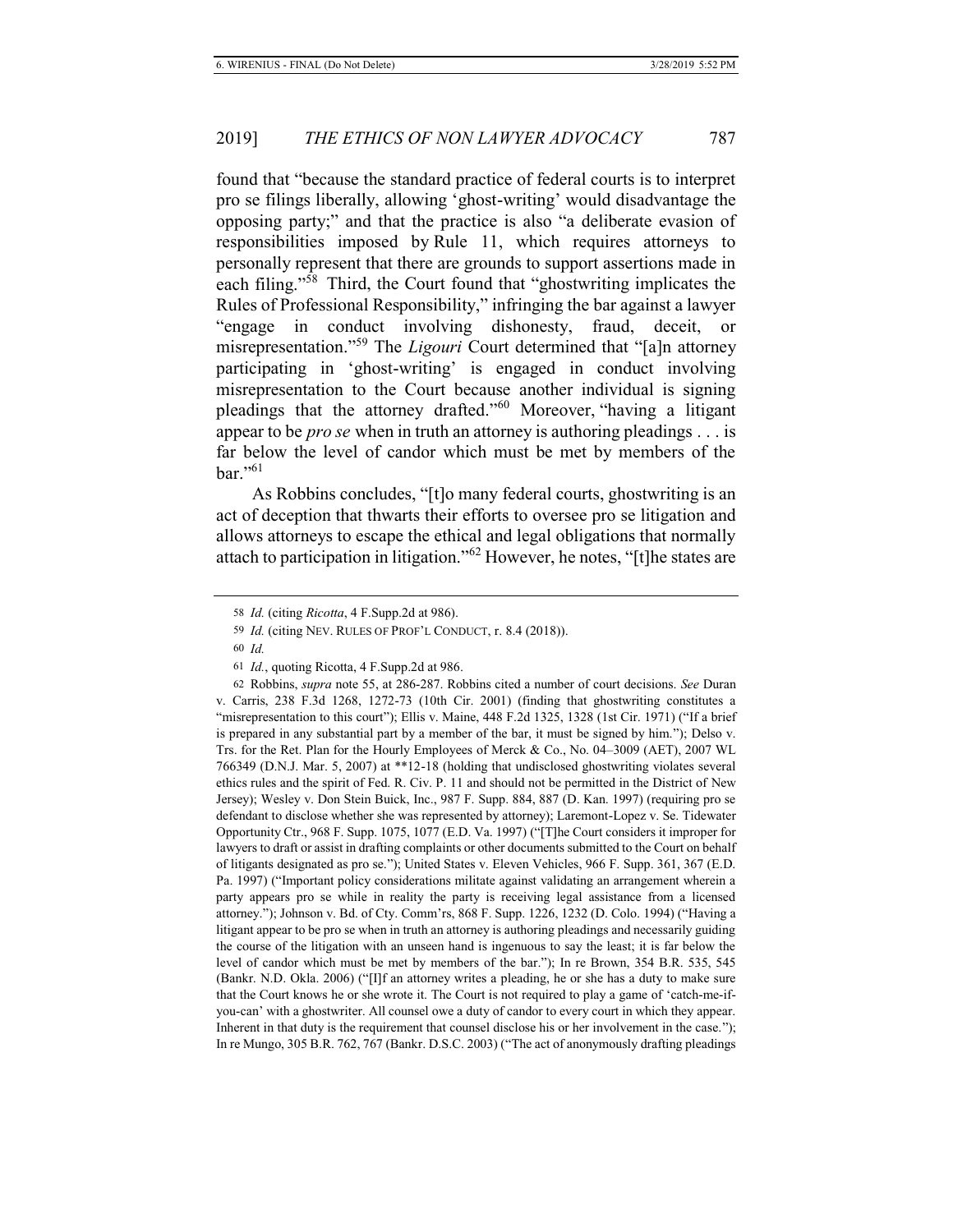more evenly divided over the propriety of ghostwriting."<sup>63</sup> Robbins's 2010 survey found that, of the twenty-four states that had addressed ghostwriting, "thirteen states explicitly permit ghostwriting of legal pleadings."64 He noted that in ten of these states, attorneys will draft pleadings that their clients will file in the courts pro se, without indicating to the court that an attorney worked on the documents.<sup>65</sup> Robbins also found that the other three states allow attorneys to prepare pleadings without signing them, but the documents must clearly indicate that they were "prepared with the assistance of counsel."66 Lastly, Robbins found that "[o]n the other side of the debate, ten states expressly forbid ghostwriting," noting that "[i]n Nevada, the State Bar Association issued an ethics opinion banning ghostwriting, but recently withdrew this opinion in light of other state bars' concerns about the effect of such a prohibition on the availability of pro bono legal services."<sup>67</sup>

Since then, several decisions have demonstrated increased support for ghostwriting. In *In re Fengling Liu*, the Second Circuit Court of Appeals (governing New York, Connecticut and Vermont) had before it a recommendation than an attorney be sanctioned for, among other acts, ghostwriting pleadings for pro se parties.<sup>68</sup> After canvassing the cases both federal and state, the Court acknowledged that "this Court has not yet addressed the issue of attorney ghostwriting," and "conclude[d] that

for which a client appears and signs pro se is often termed 'ghost-writing.' . . . [T]he Court recognizes the act of ghost-writing as a violation of Local Rule 9010-1(d) and in contravention of the policies and procedures set forth in the South Carolina Rules of Professional Conduct and the Federal Rules of Civil Procedure."); Ostrovsky v. Monroe, 230 B.R. 426, 435 n.12 (Bankr. D. Mont. 1999) (holding that court rules, particularly Fed. R. Civ. P. 11, as well as ABA Standing Committee Opinion 1414, prohibit ghostwriting).

<sup>63</sup> *Id.* at 287.

<sup>64</sup> *Id.* at 287-288.

<sup>65</sup> *Id.* at 288.

<sup>66</sup> *Id.*

<sup>67</sup> *Id.* In the years since the publication of Robbins's Article, the pressure to supply services to unrepresented parties had led to further support for "unbundled" legal services, allowing for more varied and prevalent limited legal representation by attorneys, whether by anonymous drafting or in court. *See* David L. Hudson, Jr., "Ghostwriting Controversy: Is There an Ethical Problem with Attorneys Drafting for Pro Se Clients?", 104 JUN. A.B.A. J. 24 (2018) (finding no consensus on the propriety of ghostwriting); Erika Ricard, The Agile Court: Improving State Courts in the Service of Access to Justice and the Court User Experience, 39 WEST. N. ENG. L REV. 227, 234- 235 (2018) ("Limited scope representation or unbundling is often viewed as the next best alternative after full representation," and noting that "[j]urisdiction-specific quirks and peculiarities can strengthen or stifle uptake of limited representation by private practitioners," or weaken them, as in the absence of "clear rules on "ghostwriting" legal pleadings."); Jessica K. Steinberg, Demand-Side Reform in the Poor People's Court, 47 CONN. L. REV. 741(2015).

<sup>68</sup> *In re* Fengling Liu, 664 F.3d 367, 369-371 (2d Cir. 1986).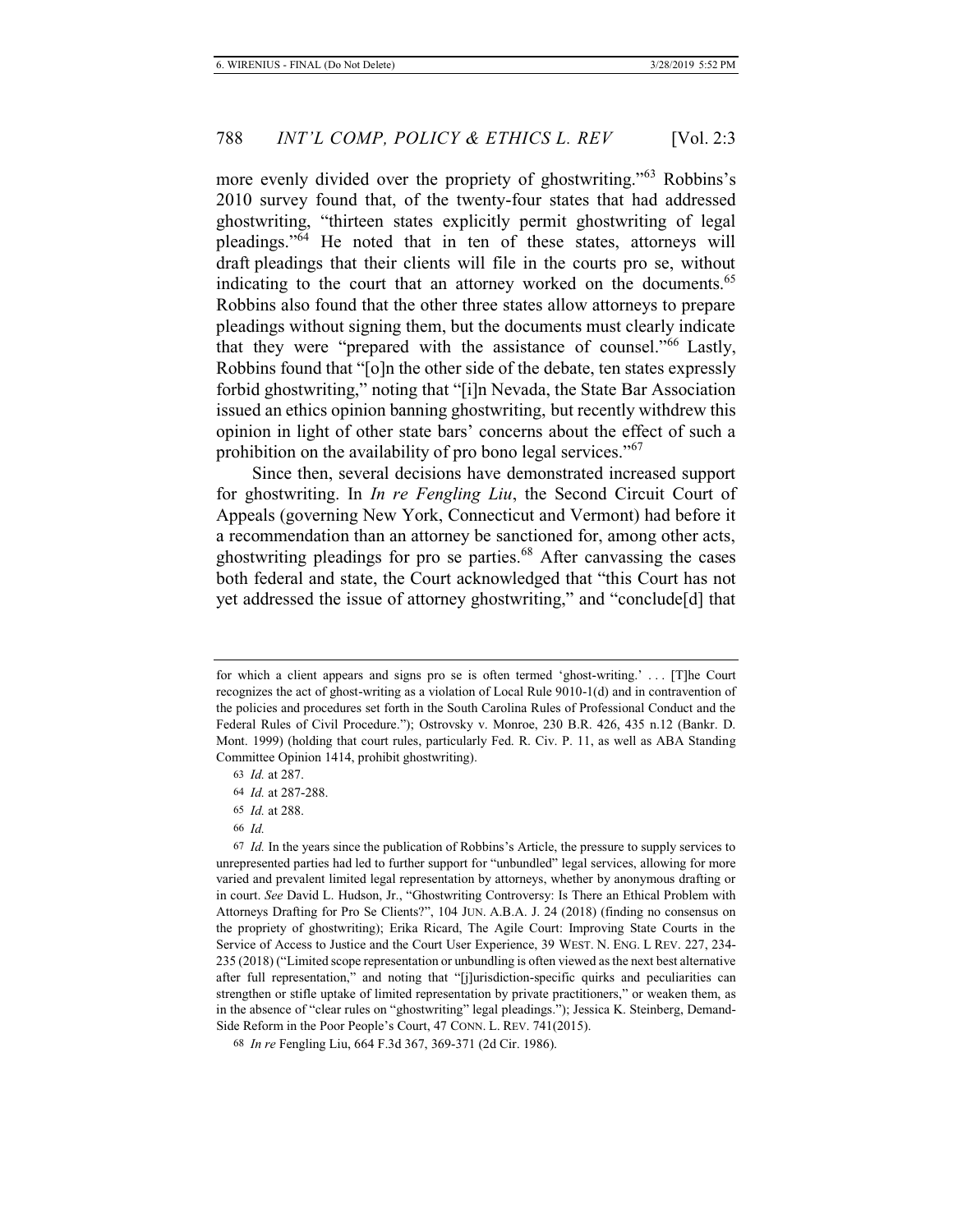[counsel's] ghostwriting did not constitute sanctionable misconduct."<sup>69</sup> In doing so, the Second Circuit did not ratify the practice; it instead stated that "in light of the importance of the ghostwriting issue, and the fact that the effect of ghostwriting on disqualification issues is not discussed in the ethics opinions described in the text, we recommend to the Court that it consider the amendment of its rules to resolve the matter."<sup>70</sup>

The traditional view was well indicated by the First Circuit's decision in *Ellis v. State of Maine*, bluntly stating that, "If a brief is prepared in any substantial part by a member of the bar, it must be signed by him [or her]. We reserve the right, where a brief gives occasion to believe that the petitioner has had legal assistance, to require such signature, if such, indeed, is the fact."<sup>71</sup> *Ellis* remains good law in the First Circuit, binding federal courts in Maine, Massachusetts, New Hampshire, Rhode Island, and Puerto Rico.<sup>72</sup>

By contrast, the Second Circuit has noted an evolution in favor of recognizing ghostwriting as ethically permissible.73 The Court in *Liu* contrasted a 1987 opinion of the New York City Bar's Committee on Professional and Judicial Ethics ("City Bar Opinion") with a 1990 ethics opinion of the New York State Bar Association Committee on Professional Ethics ("NYSBA Opinion"). The City Bar Opinion required "an attorney who drafts 'any pleadings' for a pro se litigant, other than a previously prepared form devised particularly for use by pro se litigants, to disclose that role to adverse counsel and the court, although the pleading need only note that it had been prepared by counsel without identifying the attorney."<sup>74</sup> The NYSBA Opinion, however, permits attorneys to advise and prepare pleadings for pro se litigants, but only if: (1) the name of the attorney is disclosed to the court and opposing parties; (2) the scope and consequences of the limited representation are disclosed to the client; and (3) the attorney adequately investigates the pleadings and prepares them in good faith.<sup>75</sup> The NYSBA Opinion disagreed with

<sup>69</sup> *Id.* at 269.

<sup>70</sup> *Id.* at n.7. The Appellate Division ratified the discipline, and censured Ms. Liu, but did not address the ghostwriting claim other than to quote the Second Circuit's holding and rationale. *In re* Fengling Liu, 969 N.Y.S.2d 57, 61 (N.Y. App. Div. 2013).

<sup>71</sup> Ellis v. Maine, 448 F.2d 1325, 1328 (1st Cir. 1971).

<sup>72</sup> *See e.g.*, Diaz v. First Horizon Home Loan Corp., No. 12-178 ML, 2012 WL 4855202, at n.2 (D.R.I. Oct. 12, 2012); Pease v. Burns, 679 F. Supp. 2d 161, 165 (D. Mass. 2010); *In re* Compact Disc Minimum Advertised Price Antitrust Litig., 456 F. Supp. 2d 131, 165 (D. Me. 2006).

<sup>73</sup> *In re* Fengling Liu, 664 F.3d 367, 369-371 (2d Cir. 2011).

<sup>74</sup> *Id.*

<sup>75</sup> *Id.*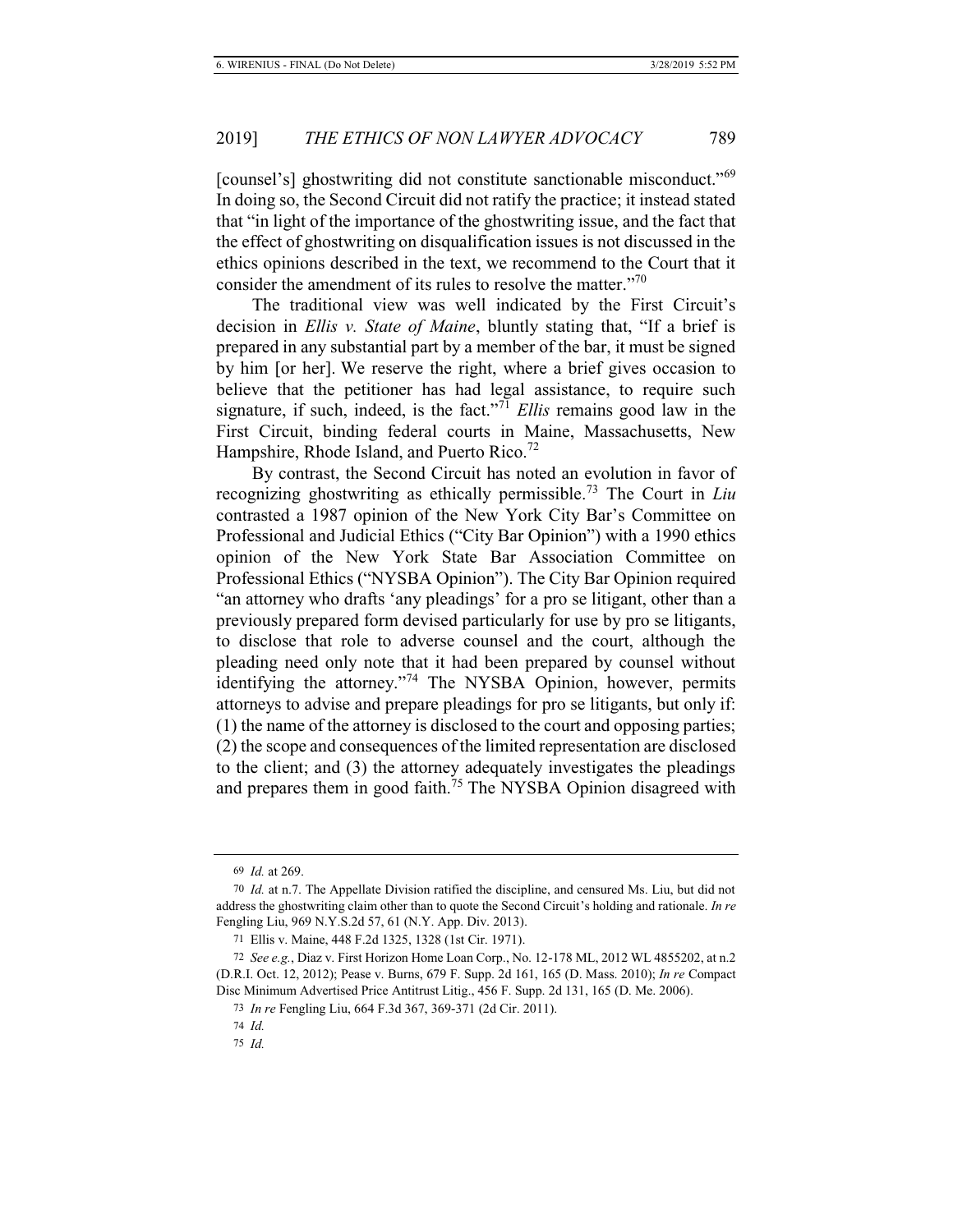the City Bar Opinion in that the City Bar Opinion did not require disclosure of the attorney's name.<sup>76</sup>

The *Liu* Court also cited a 2007 opinion of the ABA's Standing Committee on Ethics and Professional Responsibility (the "ABA Committee"), which concluded that "[a] lawyer may provide legal assistance to litigants appearing before tribunals 'pro se' and help them prepare written submissions without disclosing or ensuring the disclosure of the nature or extent of such assistance." The Court cited the ABA Committee's rejection of three traditional rationales used to proscribe ghostwriting. First, the ABA Committee found that, pursuant to ABA Model Rule of Professional Conduct  $1.2(c)^{77}$ —providing that "[a] lawyer may limit the scope of the representation [of a client] if the limitation is reasonable under the circumstances and the client gives informed consent"—the provision of undisclosed legal assistance to pro se litigants constitutes a form of limited representation.<sup>78</sup> Second, the Court quoted the ABA Committee to the effect that "the benefit of liberal construction afforded to pro se pleadings" would not be improperly granted to pleadings drafted by effective counsel, as there is no reason to apply liberal construction when a pleading is of higher quality.<sup>79</sup> Likewise, the Court quoted the ABA Committee, "[i]f the assistance has been ineffective, the pro se litigant will not have secured an unfair advantage."<sup>80</sup> Thus, the ABA Committee reasoned that, "[b]ecause there is no reasonable concern that a litigant appearing *pro se* will receive an unfair benefit from a tribunal as a result of behind-the-scenes legal assistance, the nature or extent of such assistance is immaterial and need not be disclosed."<sup>81</sup>

Finally, the *Liu* Court recited the the ABA Committee opinion's conclusion that "[w]hether it is dishonest for the lawyer to provide undisclosed assistance to a pro se litigant turns on whether the court would be misled by failure to disclose such assistance." Since the opinion concluded that such a dishonesty does not exist so as long as the client does not make an affirmative representation which may be attributable to the attorney, the pleadings were deemed prepared without an attorney's assistance.<sup>82</sup>

<sup>76</sup> *Id.*

<sup>77</sup> *Id.* (citing ABA Comm. on Ethics & Prof'l Resp., Formal Op. 446 (2007) (discussing undisclosed legal assistance to pro se litigants).

<sup>78</sup> *Id.*

<sup>79</sup> *Id.*

<sup>80</sup> *Id.*

<sup>81</sup> *Id.*

<sup>82</sup> *Id.*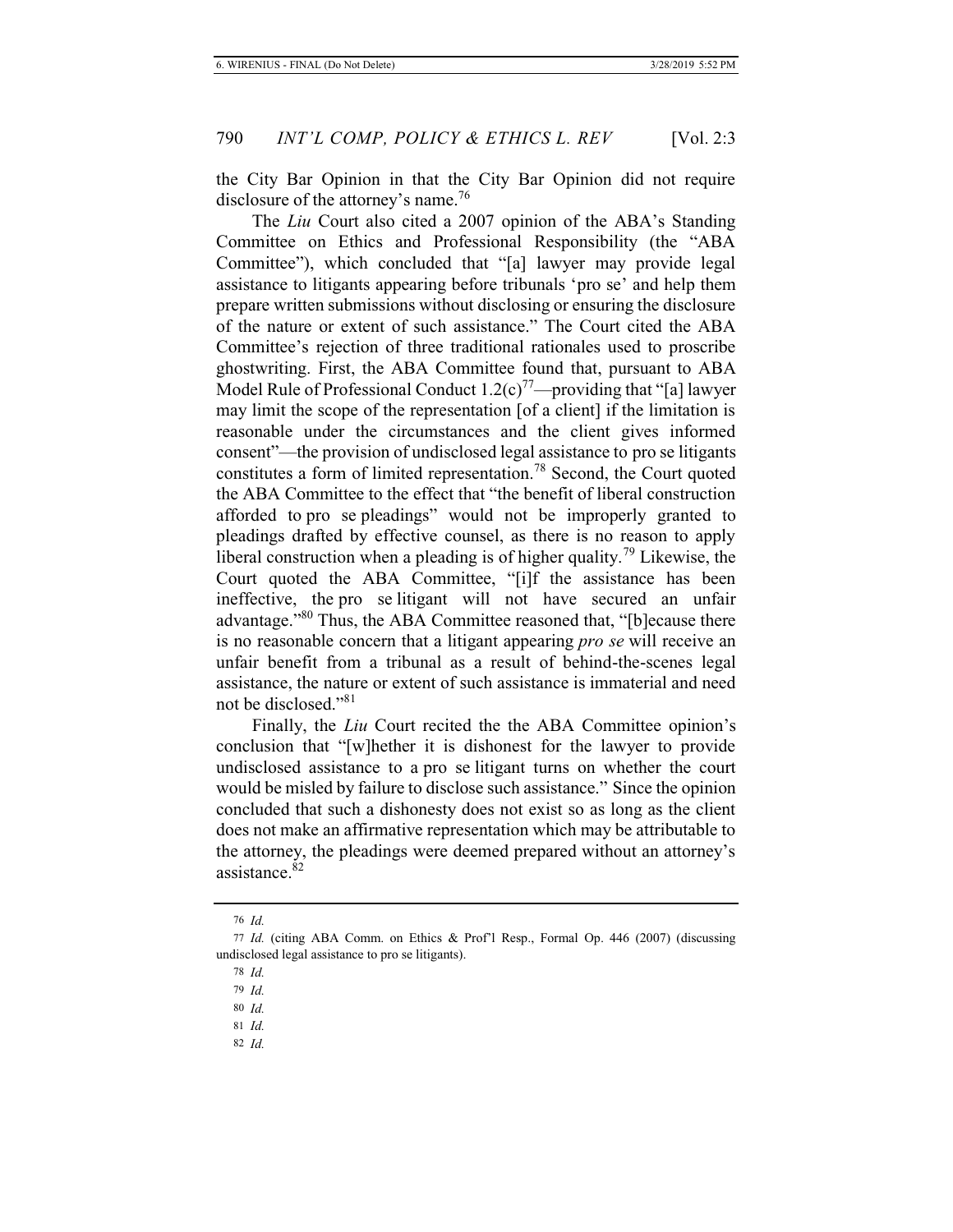Some states, including Maine and Vermont, have issued ethics opinions or rules suggesting that unattributed attorney-drafted pro se pleadings are proper.<sup>83</sup> In New Hampshire, the rule is to the contrary; pursuant to Rule 15 of the New Hampshire Court Rules:

When an attorney provides limited representation to an otherwise unrepresented party, by drafting a document to be filed by such party with the Court in a proceeding in which (1) the attorney is not entering any appearance, or (2) the attorney has entered a limited appearance which does not include representation regarding such document, the attorney is not required to disclose the attorney's name on such pleading to be used by that party; any pleading drafted by such limited representation attorney, however, must conspicuously contain the statement, *"This pleading was prepared with the assistance of a New Hampshire attorney."*84

Rule 15 further requires that the unrepresented party comply with the disclosure requirement.<sup>85</sup> Although the rule does not require disclosure of the identity of the drafting attorney, "by drafting a pleading to be used in court by an otherwise unrepresented party, the limited representation attorney shall be deemed to have made those same certifications as set forth in Rule 15(A) despite the fact the pleading need not be signed by the attorney."<sup>86</sup>

More recently, the Supreme Court of Rhode Island recently attempted to steer a middle course in *FIA Card Services, N.A. v. Pichette*. <sup>87</sup> The court cited Rhode Island's rule that permits an attorney to provide legal assistance to pro se litigants, "provided the scope of the attorney's representation is reasonable and the litigant gives informed consent."88 This informed consent must be in writing, and must also set

<sup>83</sup> See Robbins, *supra* note 67, at 287 n.81 (citing Me. State Bar Ass'n, Ethics Op. 89 (1988) (concluding that an attorney who prepared a complaint for a client was not ethically required to sign the document or enter an appearance on behalf of the client); VT. RULES OF PROF'L CONDUCT r. 1.2 cmt. 3 (2008) ("Lawyers may limit the scope of their representation by providing advice and counsel to pro se litigants and assisting with the preparation of pleadings for litigants to sign and file on their own behalf"). However, Rule 1.2 Comment 3, relied upon by Robbins, has since been modified to read, "The scope of services to be provided by a lawyer may be limited by agreement with the client or by the terms under which the lawyer's services are made available to the client." VT. RULES OF PROF'L CONDUCT r. 1.2 cmt 6 (2015). The removal of the specific example of drafting pro se pleadings may be deemed significant by that state's courts.

<sup>84</sup> N.H. SUP. CT. R. 15 (emphasis added).

<sup>85</sup> *Id.*

<sup>86</sup> *Id.*

<sup>87</sup> *See* FIA Card Servs., N.A. v. Pichette, 116 A.3d 770, 784 (R.I. 2015).

<sup>88</sup> R.I. State Court Rules, Rule 1.2(c); *see id.*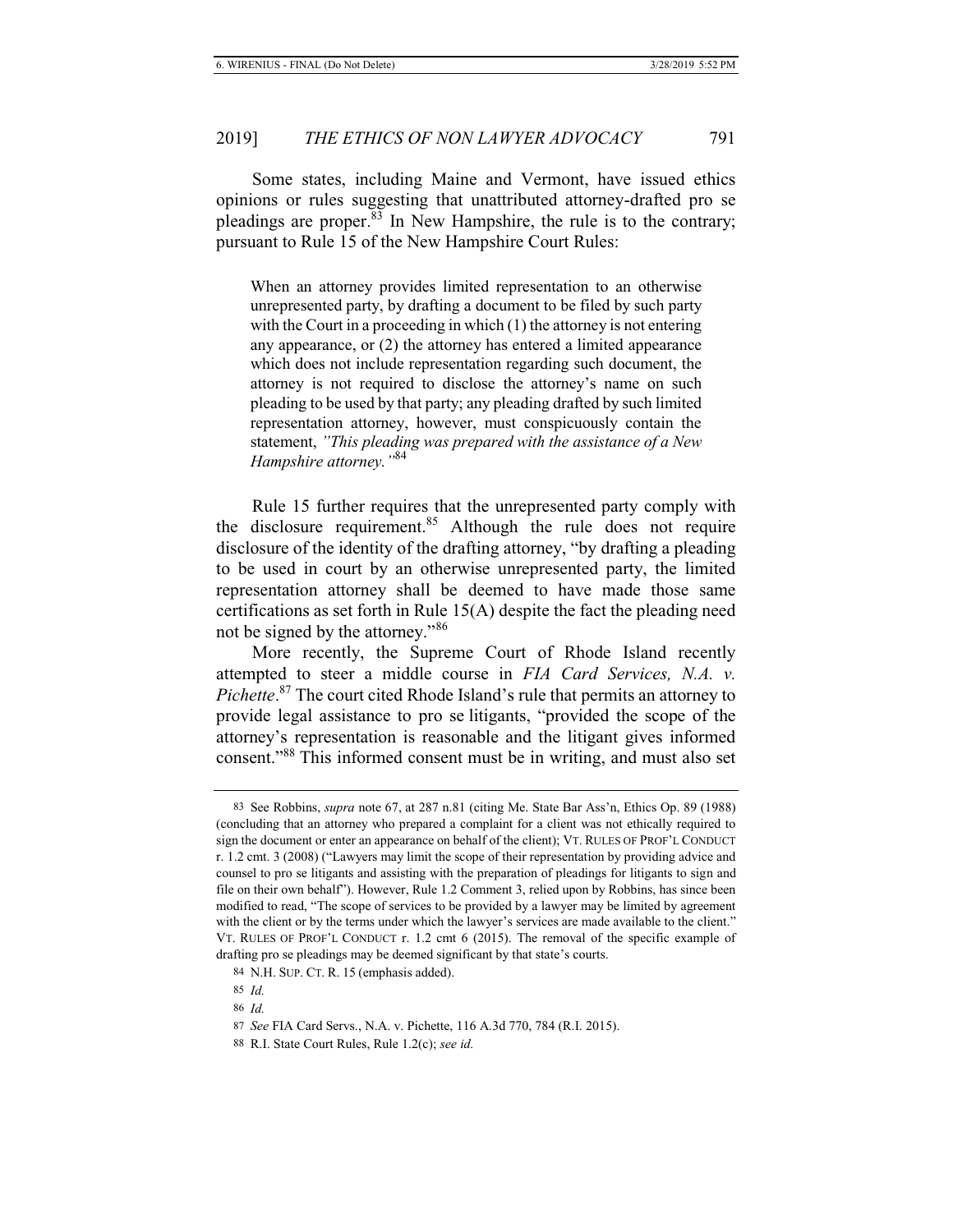forth the nature and extent of the attorney-client relationship.<sup>89</sup> However, attorneys are disallowed from assisting a pro se litigant through the preparation of "pleadings, motions, or other written submissions unless the attorney signs the document and discloses thereon his or her identity and the nature and extent of the assistance that he or she is providing to the tribunal and to all parties to the litigation."90 If applicable, the attorney also must indicate on the document that his or her signature does not constitute an entry of appearance.<sup>91</sup> The Court further held:

Unless and until we are persuaded otherwise, we believe that full disclosure of the attorney's involvement, albeit limited, is the better practice. An attorney who helps prepare a pleading, motion, or other paper with the expectation that it will be submitted and filed in court on behalf of a *pro se* litigant should be held to the same standard of good faith as an attorney of record. We are mindful, however, that an attorney's limited representation of a client may raise myriad ethical and procedural concerns.<sup>92</sup>

The Court explained the policies it sought to balance.<sup>93</sup> First, the Court acknowledged that a policy allowing attorneys to provide even a limited-scope of representation to a pro se litigant provides greater access to justice than if a pro se litigant had no attorney. "The PBC contends that the current uncertainty surrounding the permissibility of ghostwriting may be inhibiting attorneys who would otherwise be willing to help a pro bono client 'if their participation could be limited and targeted in a more predictable and ethically safe manner."<sup>94</sup> Further, the Court pointed out that while allowing attorneys to provide limited services to pro se litigants promotes greater access to justice, it is important to assist attorneys by providing clear guidelines regarding their representation.<sup>95</sup> The Court sought to balance the need for access to justice with the potential ethical issues raised by ghostwriting.<sup>96</sup> There are four main categories of concerns regarding ghostwriting:

- 89 *Supra* note 87, at 784.
- 90 *Id.*
- 91 *Id.*
- 92 *Id.*
- 93 *See id.* at 783.
- 94 *Id.*
- 95 *Id.*
- 96 *Id.*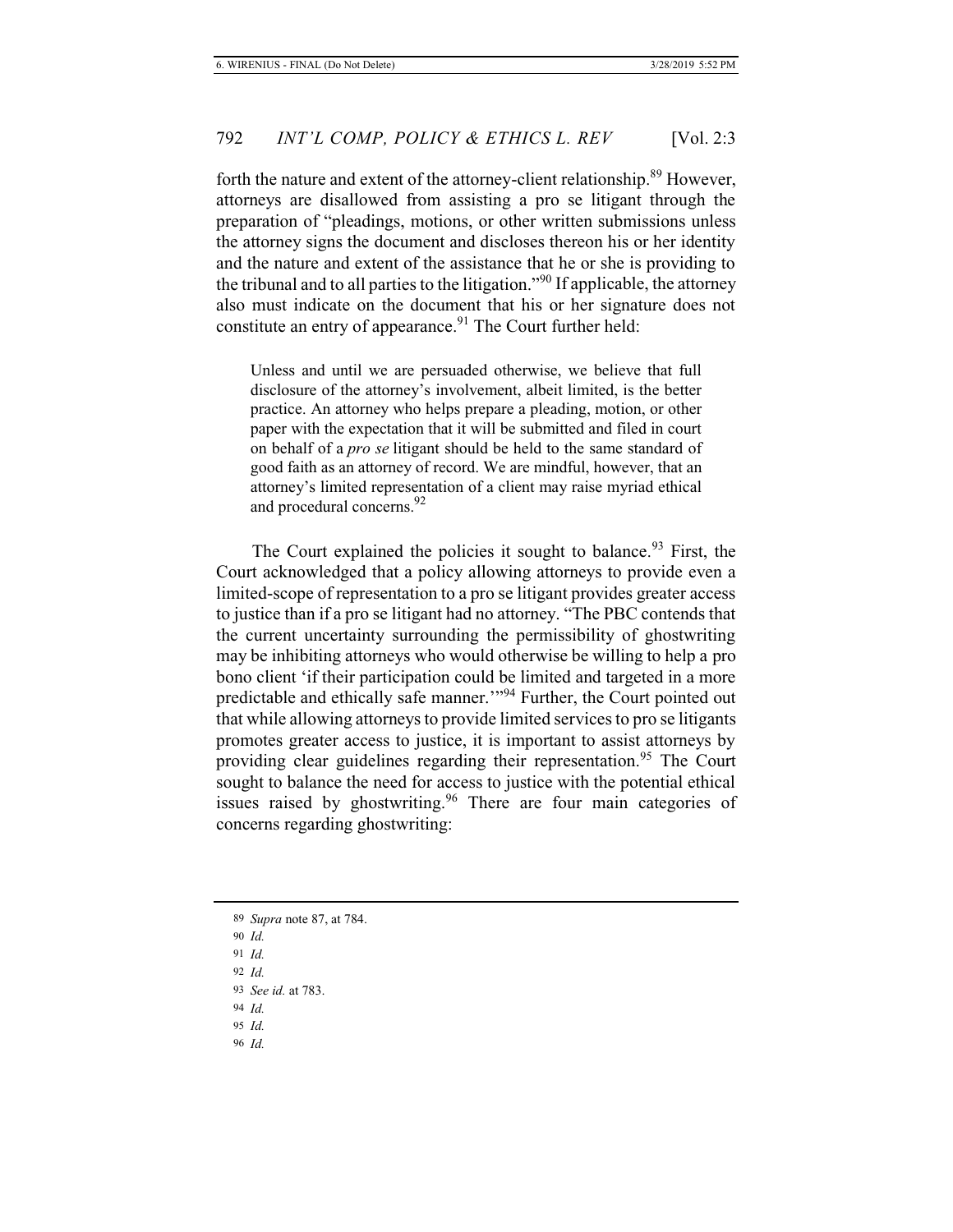(1) that those who appear in court pro se after filing pleadings ghostwritten by licensed attorneys may be benefiting from an unfair advantage because courts often construe the content of pleadings filed by pro se litigants more leniently;

(2) that those who appear in court pro se after filing pleadings ghostwritten by licensed attorneys are left to discuss either counterclaims or defenses that they do not understand;

(3) that, if ghostwriting attorneys are not required to reveal their identity, then they will not be held accountable for potential violations of the Rules of Civil Procedure and Rules of Professional Conduct; and

(4) that opposing counsel are placed in a precarious position because they may not communicate directly with a party that they know is represented.<sup>97</sup>

At least one New York State lower court has reached a similar conclusion as the Supreme Court of Rhode Island, for similar grounds.<sup>98</sup> In *Citibank (South Dakota), NA v. Howley*, the court found that:

[I]t is necessary for an attorney providing "unbundled" legal services to disclose this fact to the court. This is especially needed in these consumer credit transactions where unrepresented litigants often have difficulty in understanding the legal process and then find they have failed to properly assert their rights owing to this lack of understanding or unwarranted reliance on third parties such as debt settlement or debt negotiation organizations to protect their interests.99

In Connecticut, a finding by the Statewide Grievance Committee that an attorney was not guilty of the unauthorized practice of law by ghostwriting pleadings was allowed to stand as no appeal was taken from it. $100$  However, the decision is unclear as to whether the Committee's ruling was based upon deficiency of proof, or upon a finding that ghostwriting does not violate the ethical rules. $101$ 

<sup>97</sup> Jona Goldschmidt, *In Defense of Ghostwriting,* 29 FORDHAM URB. L.J. 1145, 1159-65 (2002); Steinberg, 18 GEO. J. ON POVERTY L. & POL'Y at 465-68; Halley Acklie Ostergard, *Unmasking the Ghost: Rectifying Ghostwriting and Limited-Scope Representation with the Ethical and Procedural Rules,* 92 NEB. L.REV. 655, 659-64 (2014); *see id.*

<sup>98</sup> *See* Citibank (S.D.) N.A. v. Howley, 927 N.Y.S.2d 815 (N.Y. Civ. Ct. 2011).

<sup>99</sup> *Id.*

<sup>100</sup> *See* Saas v. Statewide Griev. Comm., No. HHDCV116024609S, 2013 Conn. Super. LEXIS 19 (Ct. Super. Ct. Jan. 2, 2013).

<sup>101</sup> *See id.*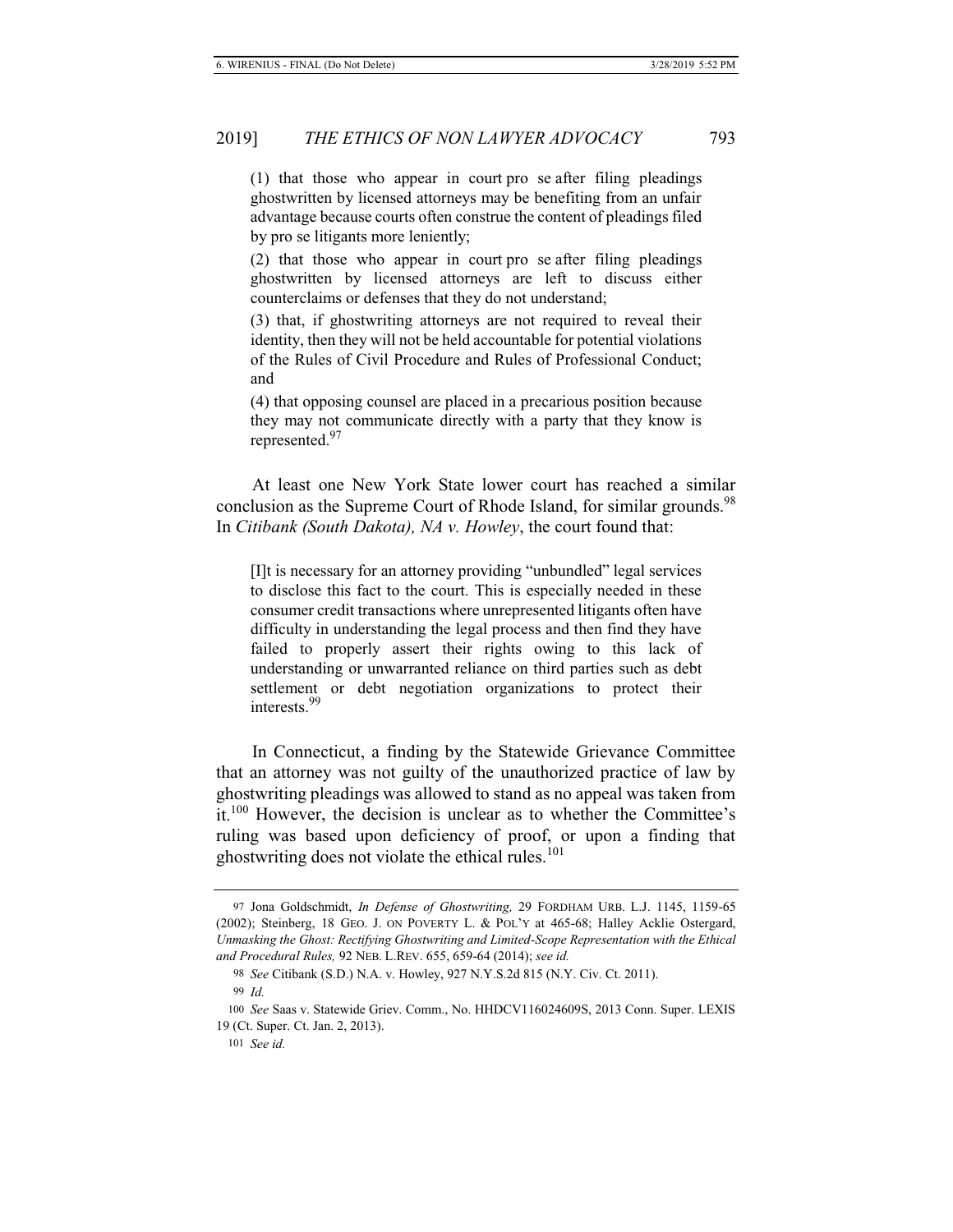In determining the ethical implications of attorney ghostwriting before neutral labor relations agencies, an additional question is whether appearing before such an agency constitutes the practice of law within the state. In New York, an intermediate appellate court has held that appearing before PERB does not constitute the practice of law.<sup>102</sup> Subsequent to that decision, the court's holding was codified in the Public Employees' Fair Employment Act (the "Taylor Law"), providing that "a party shall have the right to appear in person, by counsel or by other authorized representative."103 However, the very next sentence provides that "[n]othing contained herein shall restrict the right of the board to exclude, suspend, or disbar any representative for misconduct in accordance with the board's rules."<sup>104</sup>

While this area is clearly still evolving, the weight of more recent authority appears to be heading in the direction of allowing for the "unbundling" of legal services yet requiring such services to be performed on the record when done by attorneys. In the absence of clear guidance by the forum state labor board, which would be ideally affirmed by the courts, this is the most prudent position for counsel to take at this time.

#### IV. A DELICATE BALANCE: ETHICAL ISSUES FOR NEUTRALS

Neutral labor relations agencies may have their own policies addressing issues posed by dealing with unrepresented parties. Often, however, they do not. In the absence of such policies, useful sources are codes or policies relating to arbitrators, judges, or mediators. These codes or policies tend to address the following issues: (1) preservation of the neutral role; (2) providing information and otherwise ensuring access to administrative processes; (3) ensuring the development of an appropriate record; and  $(4)$  post-decision interaction with the unrepresented party.<sup>105</sup>

#### *A. Keeping the Role Clear*

It is imperative that that every employee, agent, or representative of the neutral agency make clear to the unrepresented party that she cannot

<sup>102</sup> *See* Bd. of Educ. of Union-Endicott Cent. School Dist. v. New York State Pub. Emp't Relations Bd., 649 N.Y.S.2d 523, 524 (N.Y. App. Div. 1996); Bd. of Educ. of Union-Endicott Cent. School Dist., 29 PERB ¶ 7020 (Nov. 7, 1996).

<sup>103</sup> N.Y. CIV. SERV. LAW § 205.50(j) (McKinney 2018).

<sup>104</sup> *Id.*

<sup>105</sup> *See* 1 SARAH R. COLE ET AL., MEDIATION: LAW POLICY AND PRACTICE § 10:2 (rev. ed. 2014).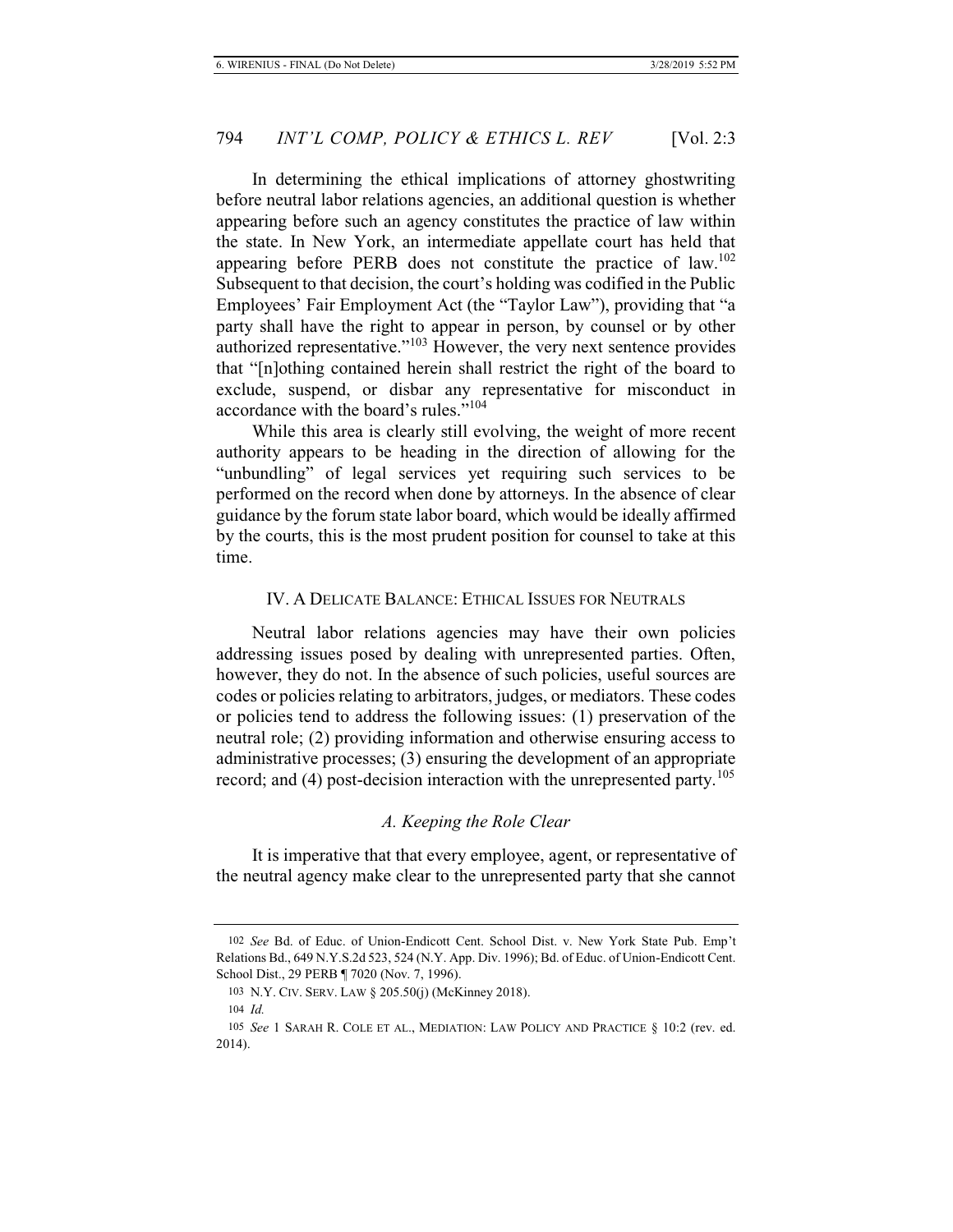and will not provide legal representation to the pro se party. In 2002, the ABA added a new provision to the *Model Rules of Professional Conduct* addressing the responsibilities of lawyers acting as third-party neutrals:

(a) A lawyer serves as a third-party neutral when the lawyer assists two or more persons who are not clients of the lawyer to reach a resolution of a dispute or other matter that has arisen between them. Service as a third-party neutral may include service as an arbitrator, a mediator or in such other capacity as will enable the lawyer to assist the parties to resolve the matter.

(b) A lawyer serving as a third-party neutral shall inform unrepresented parties that the lawyer is not representing them. When the lawyer knows or reasonably should know that a party does not understand the lawyer's role in the matter, the lawyer shall explain the difference between the lawyer's role as a third-party neutral and a lawyer's role as one who represents a client.<sup>106</sup>

Thus, "[t]he rule also recognizes the possibility that parties, particularly those who are not represented, may become confused regarding the role and obligations of the lawyer-neutral,"<sup>107</sup> while nonetheless requiring that the lawyer explain the difference between their role as a third-party neutral and as one who represents a client.<sup>108</sup>

While not all neutrals are lawyers—indeed, even administrative law judges are not required to be currently admitted attorneys in all jurisdictions—the Rule makes sense, avoiding confusion on the part of the less sophisticated party, who may otherwise be inappropriately passive, mistakenly relying on the neutral to defend her rights. The lack of such a provision in either the Code of Professional Responsibility for Arbitrators of Labor-Management Disputes, or in the Model Code for State Administrative Law Judges, should not dissuade a non-lawyer

<sup>106</sup> MODEL RULES OF PROF'L CONDUCT r. 2.4. (AM. BAR ASS'N 2002). Connecticut, Massachusetts, New York, Rhode Island, and Vermont have adopted Rule 2.4. *See* CONN. RULES OF PROF'L CONDUCT r. 2.4 (2007); N.H. RULES OF PROF'L CONDUCT r. 2.4 (2009); MASS. RULES OF PROF'L CONDUCT r. 2.4 (2015); N.Y. RULES OF PROF'L CONDUCT r. 2.4 (2009); R.I. RULES OF PROF'L CONDUCT r. 2.4 (2018); VT. RULES OF PROF'L CONDUCT r. 2.4 (2009). Within the geographic area represented by the Consortium, the Model Rules have been adopted by: Connecticut (1986); New Hampshire (1986); Rhode Island (1988); Massachusetts (1997); Vermont (1999); New York (2009); and Maine (2009). *See Alphabetical List of Jurisdictions Adopting Model Rules*, AM. BAR ASS'N (Aug. 7, 2018), https://www.americanbar.org/groups/professional\_responsibility/publications/model\_rules\_of\_pr ofessional\_conduct/alpha\_list\_state\_adopting\_model\_rules.

<sup>107 1</sup> COLE ET AL., *supra* note 84, § 10:2.

<sup>108</sup> *See supra* note 76.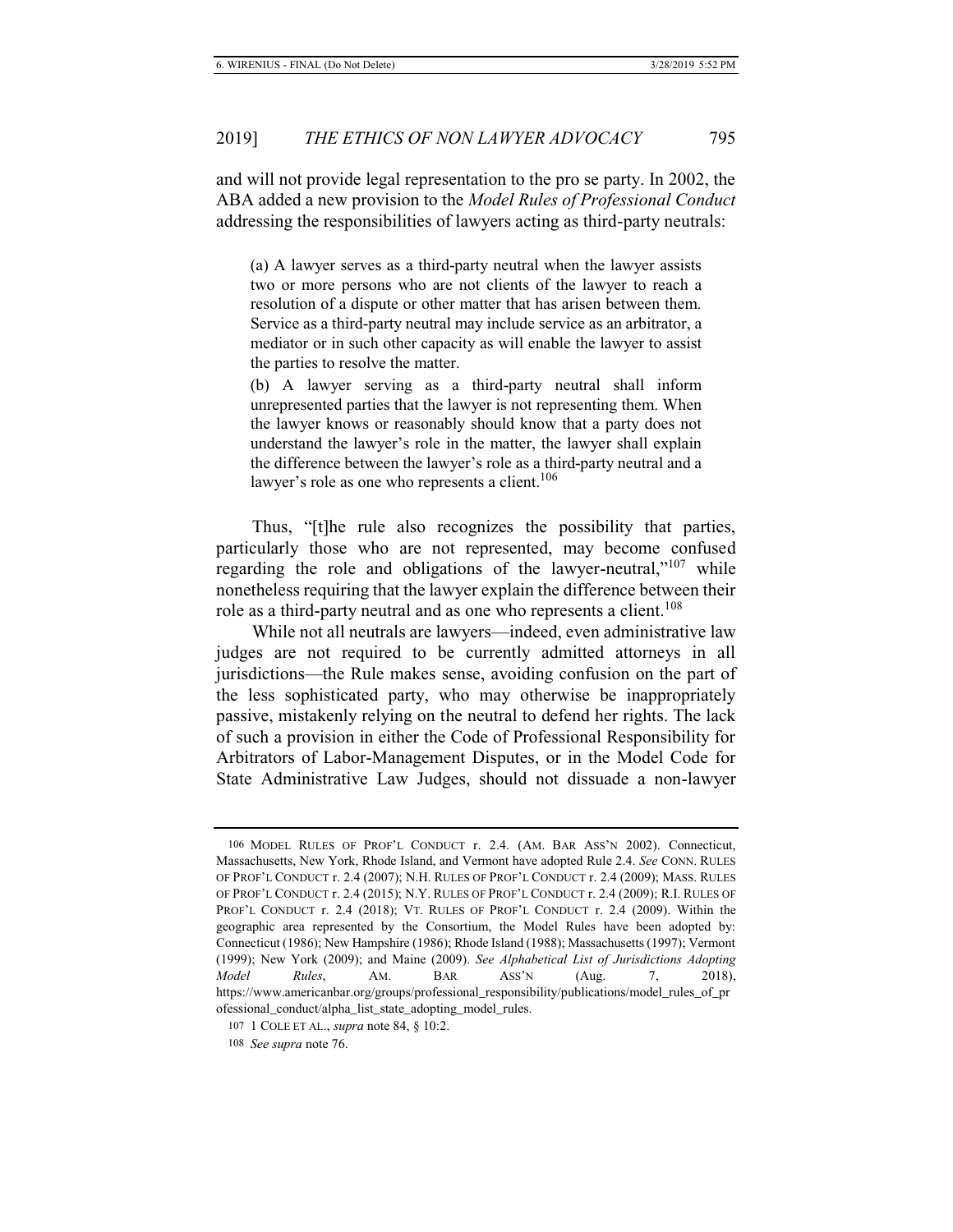neutral, whether mediator, arbitrator or administrative law judge from following the Rule as a matter of best practices.<sup>109</sup>

The importance of this division of roles is a recurring problem for neutrals, whether they are serving in an adjudicatory capacity—deciding improper practice or unfair labor practice claims, or acting as arbitrators—or as mediators. While identification of the different roles played by a neutral, and ensuring that the difference is clearly explained to the pro se litigant is a critical first step, it is not in itself sufficient.

When a party appears at the hearing without representation and it is apparent that the party has little understanding as to the nature of the hearing, and lacks familiarity with its procedures, the ALJ must act carefully.<sup>110</sup> On the one hand, the ALJ cannot become the party's advocate.<sup>111</sup> That would cast the ALJ in an adversary role rather than as a neutral.112 On the other hand, the ALJ cannot just sit back and the unrepresented party be taken advantage of or lose the hearing merely because the party did not know what to do.<sup>113</sup>

#### *B. Information and Access*

Based on an assessment of various methods of providing information to unrepresented litigants adopted by the courts, Richard Zorza recommended several proposals for administrative adjudicative agency reform.<sup>114</sup> First, he finds that there is no inconsistency between the neutrality of a forum and providing detailed and engaged information to assist parties.<sup>115</sup> Second, he argues that while technology can provide

<sup>109</sup> *See* CODE OF PROF'L RESPONSIBILITY FOR ARBITRATORS OF LABOR-MGMT. DISPUTES (AM. ARBITRATION ASS'N 2007); MODEL CODE FOR STATE ADMIN. LAW JUDGES (NAT'L ASS'N OF ADMIN. LAW JUDICIARY 1993). Although the National Academy of Arbitrators provides ethical guidance in the form of advisory opinions, none of those published to date addresses such cases. *See generally* Kristen M. Blankley, *Taming the Wild West of Arbitration Ethics*, 60 U. KAN. L. REV. 925 (2012); Barry Winograd, *Developing Standards of Professional Responsibility in Mandatory Employment Arbitration*, 35 BERKELEY J. EMP. & LAB. L. 61 (2014). Accordingly, while some of the considerations addressed here may reasonably be applied to arbitration, no specific reference will be made to arbitration here. It should be noted that, although some scholars have characterized arbitration ethics as the "Wild West," proposals for continued development of ethical rules for arbitrators are ongoing.

<sup>110</sup> N.Y. MANUAL FOR ADMINISTRATIVE LAW JUDGES AND HEARING OFFICERS ch. 5 (N.Y.S. DEP'T OF CIVIL SERVICE 2002).

<sup>111</sup> *Id.*

<sup>112</sup> *Id.*

<sup>113</sup> *Id.*

<sup>114</sup> Richard Zorza, *Self-Represented Litigants and the Access to Justice Revolution in the State Courts; Cross-Pollinating Perspectives Toward a Dialogue for Innovation in the Courts and the Administrative Law System*, 29 J. NAT'L ASS'N ADMIN. L. JUDICIARY 63, 76-78 (2009).

<sup>115</sup> *Id.* at 76.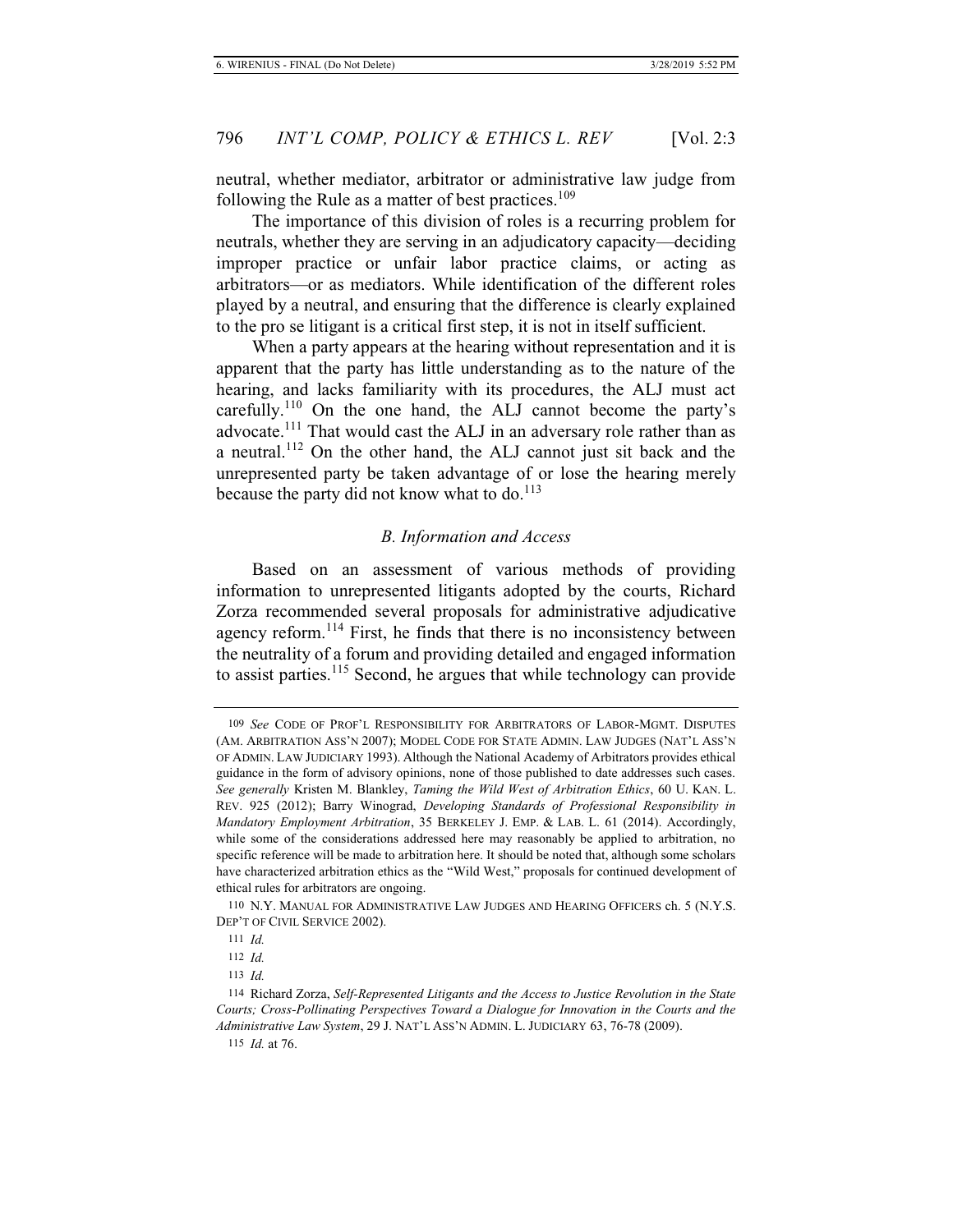access to information, its deployment must always consider the human needs of its users.<sup>116</sup> Third, courts must take greater management responsibility in self-represented cases to ensure that cases are moving along.<sup>117</sup> Fourth, court managers and innovators should assess the entire system from the perspective of the litigant.<sup>118</sup> Lastly, the best way to make change is to ensure the front end of the system is operating effectively. $^{119}$ 

#### *C. Conduct at the Hearing*

Very little concrete guidance exists regarding the ethical duties of administrative law judges and similarly situated neutrals in obtaining a complete record in a case in which one or more of the litigants appears pro se.

One well known manual for administrative law judges focuses predominantly on the potential risks to an orderly hearing that can be presented by pro se litigants.<sup>120</sup> This manual cautions that "[t]he unrepresented party is more likely to be encountered in the 'simple' cases."<sup>121</sup> When such is the case, it may call for an ALJ with significant skill to properly deal with the inexperienced pro se party, and this is especially so for proceedings which are structurally more adversarial than Social Security disability cases.<sup>122</sup> Moreover, the manual cautions that a pro se party may have never been in a courtroom or hearing room before their case.<sup>123</sup> Due to these facts surrounding a pro se party's experience with the court system, an ALJ may be "whipsawed between complying with the mandate of reviewing courts—take the unrepresented party's circumstances into consideration—and the simple fact that the unrepresented party may be difficult to control." Simply put, "[t]his party may present the volatile combination of a weak case and strong feelings about the righteousness of his or her cause . . . [f]urthermore, pro se cases occasionally involve conflicting claims and

<sup>116</sup> *Id.* at 77.

<sup>117</sup> *Id.* at 77.

<sup>118</sup> *Id.* at 78.

<sup>119</sup> *Id.* at 78.

<sup>120</sup> *See* Morell E. Mullins, *Manual for Administrative Law Judges*, 23 J. NAT'L ASS'N ADMIN.

L. JUDGES (2004).

<sup>121</sup> *Id.* at 75.

<sup>122</sup> *Id.* at 75.

<sup>123</sup> *Id.*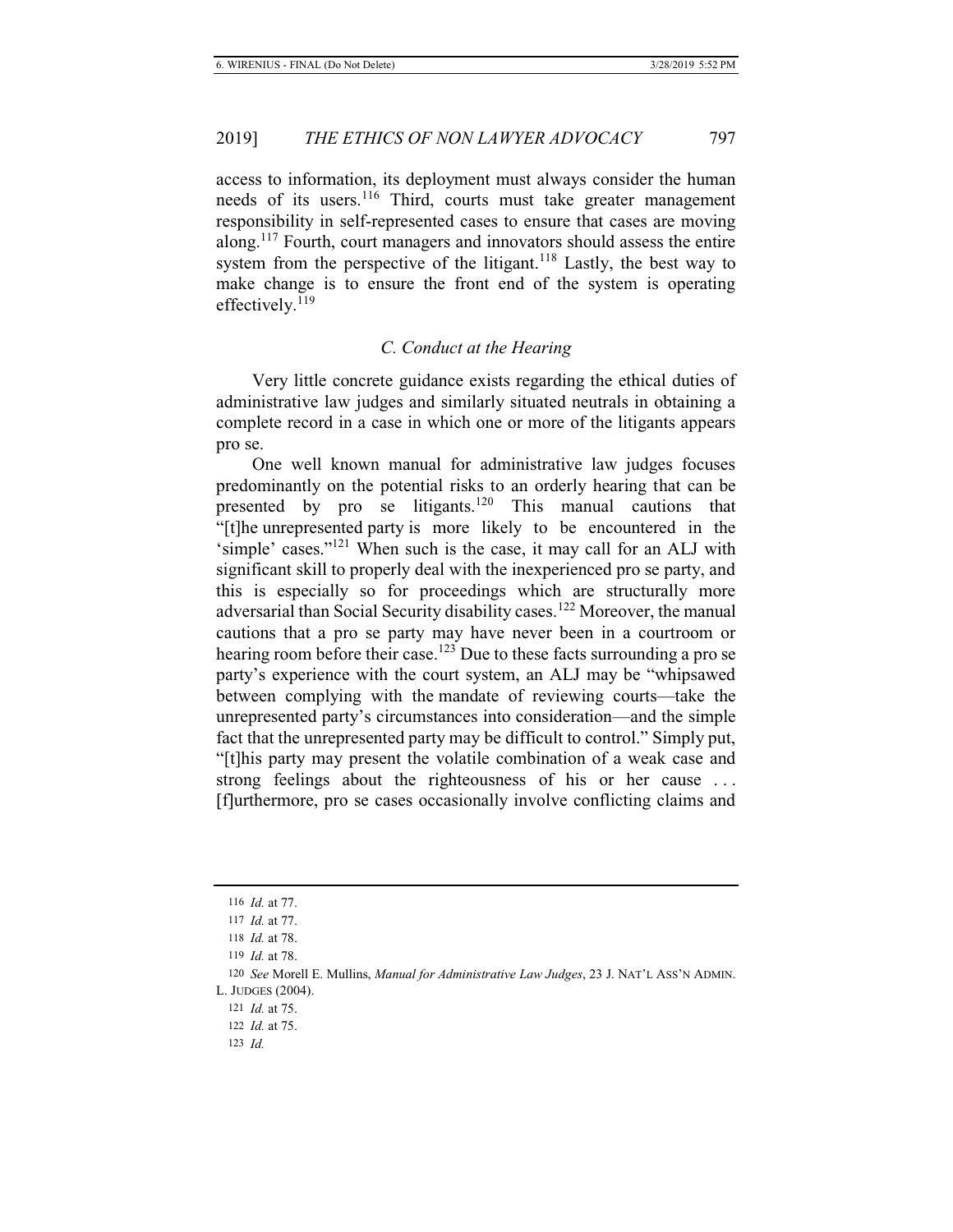personal animosity."124 With the slightly bemused tone of personal experience, the manual wryly notes that "[a] relatively small amount of benefits or penalty sometimes generates more ill-will and hard feelings than larger sums."125 More significantly, and even ominously, the manual warns that the ALJ "sometimes must make special efforts to calm witnesses who are frightened, confused, or angry and must be prepared to cope with intemperate outbursts and, if worse comes to worse, even physical violence."<sup>126</sup>

These problems may be particularly acute, the manual states, in enforcement cases brought by federal agencies, where the pro se party may be angry.<sup>127</sup> The manual claims that an even worse case exists where a pro se party tries to act like a lawyer based on how a lawyer is portrayed in the media, but has no actual understanding of what lawyers do and how they do it. $128$ 

While the difficulties sketched by this manual can eventuate in proceedings in which a party is self-represented, the manual does not address how to deal with these difficulties, nor with the duties of the ALJ in compiling a record.<sup>129</sup> Acknowledging the potential difficulties, one school of thought has frankly called for an active, situational balancing of the parties' interests in the context of the hearing.130 This entails several things. First, it means guiding an unrepresented party through the hearing—without favoring them—by ensuring that a complete record of all relevant facts are made.131 In doing so, this requires the ALJ to ask the party what their arguments are and what they want to prove.<sup>132</sup> Then, the party's response can guide the ALJ through the hearing.<sup>133</sup>

"The ALJ may also find it necessary to explain to such party the significance of references to statutes, rules and regulations referred to in

<sup>124</sup> *Id.* at 75-76. However, pro se cases may be both meritorious and well presented, or even meritorious despite flawed presentation, as was the case in Gideon v. Wainwright. 372 U.S. 335 (1963).

<sup>125</sup> *Id.* at 76.

<sup>126</sup> *Id.*

<sup>127</sup> *Id.* While the manual is directly addressing enforcement proceedings by "federal agencies," the concerns expressed are applicable to the more complex, and often lengthy, proceedings labor boards often conduct in improper practice or unlawful labor practice cases.

<sup>128</sup> *Id.*

<sup>129</sup> *See generally id.*

<sup>130</sup> *See* N.Y. MANUAL FOR ADMINISTRATIVE LAW JUDGES AND HEARING OFFICERS ch. 5 (N.Y.S. DEP'T OF CIVIL SERVICE 2002).

<sup>131</sup> *Id.* at 119.

<sup>132</sup> *Id.* at 119-120.

<sup>133</sup> *Id.* at 120.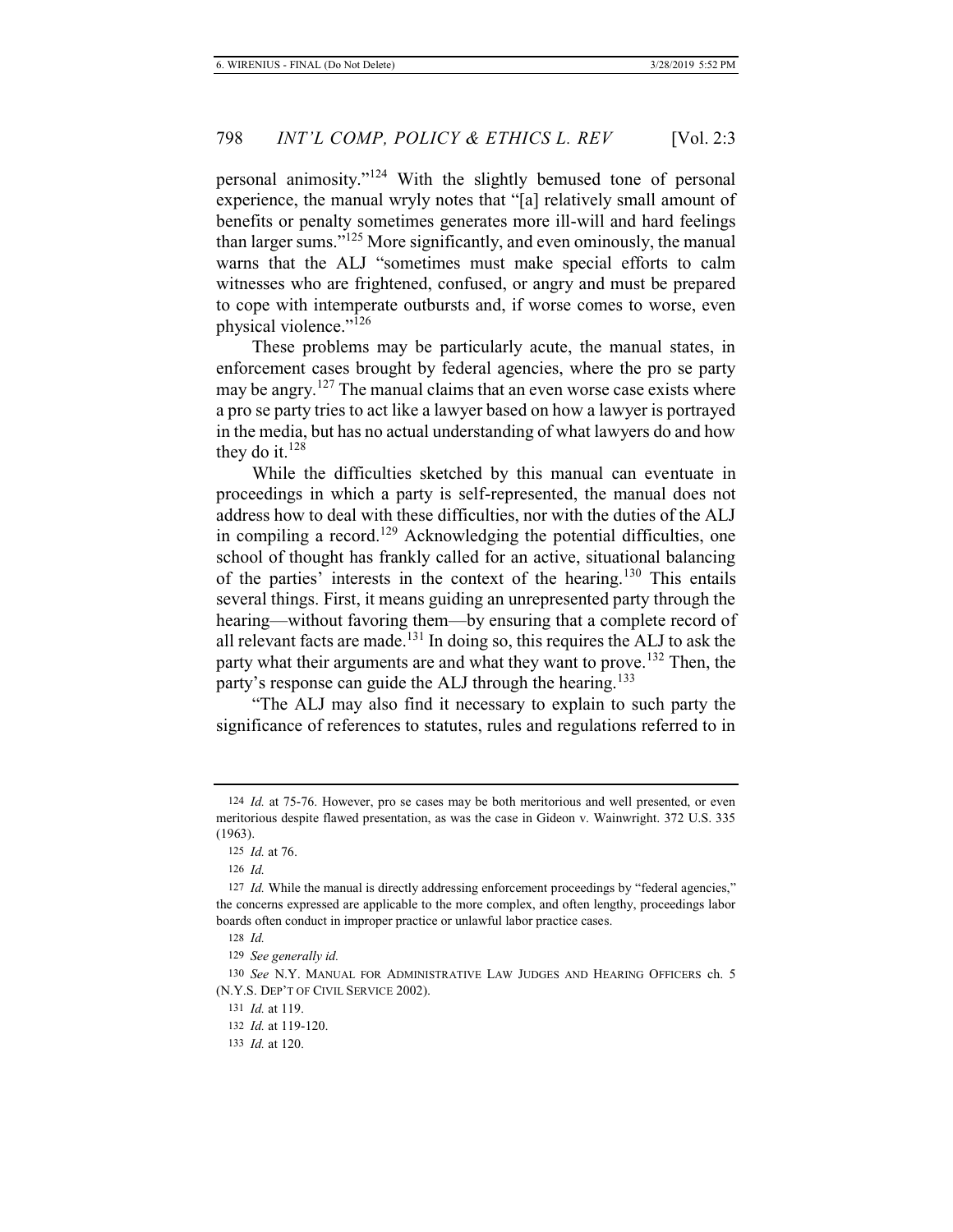the Notice of Hearing and the testimony."134 Furthermore, the ALJ may find it necessary to clearly convey to the party the testimony of other witnesses if the ALJ believes that the pro party does not understood the testimony's meaning and significance.<sup>135</sup> According to the New York Manual, the key to effectively dealing with pro se parties is to present them with simple and short questions, and "making certain that they understand each stage of the hearing before proceeding to the next."<sup>136</sup> Then the ALJ can proceed while ensuring "the parties feel at ease and more readily responsive to all questions."<sup>137</sup>

The New York Manual further points out that, additionally, the ALJ may need to question the pro se party to both develop all the facts, and to assist the party in full presenting their case.<sup>138</sup> The ALJ may have a similar role with witnesses called by the pro se party, "especially when it is obvious the party does not know how to conduct a meaningful examination."<sup>139</sup> The New York Manual provides that such "responsibility extends to cross-examination of the represented party and that party's witnesses."140 The ALJ may also have to protect the represented party from objectionable cross-examination.<sup>141</sup> Finally, the New York Manual stresses the importance that the ALJ remember "the distinction between the limited role of assisting the unrepresented party and the partisan role of advocate for the party."<sup>142</sup>

Professor Paris Baldacci has set out several models for an ALJ's proper role in ensuring the fair presentation of a case and the development of a full record: (1) "a more active role for ALJs within the strictures of the present system;" (2) taking full advantage of the informality and lack of technical rules in administrative hearings; and (3) adoption of an

140 *Id.*

<sup>134</sup> *Id.* at 120.

<sup>135</sup> *Id.*

<sup>136</sup> *Id.*

<sup>137</sup> *Id.* 138 *Id.*

<sup>139</sup> *Id.*

<sup>141</sup> *Id.*

<sup>142</sup> *See id.*; *see also* Mullins, *supra* note 96, at 101-102 ("However, a witness may be comparatively inexperienced, unacquainted with judicial procedures, frightened, or nervous. In that case, the ALJ should tactfully put such witnesses at ease, protect them from improper questioning of counsel, interrupt when necessary to simplify or clarify questions, permit a certain amount of wandering and meandering testimony, and review with the witness any testimony that has become confused.").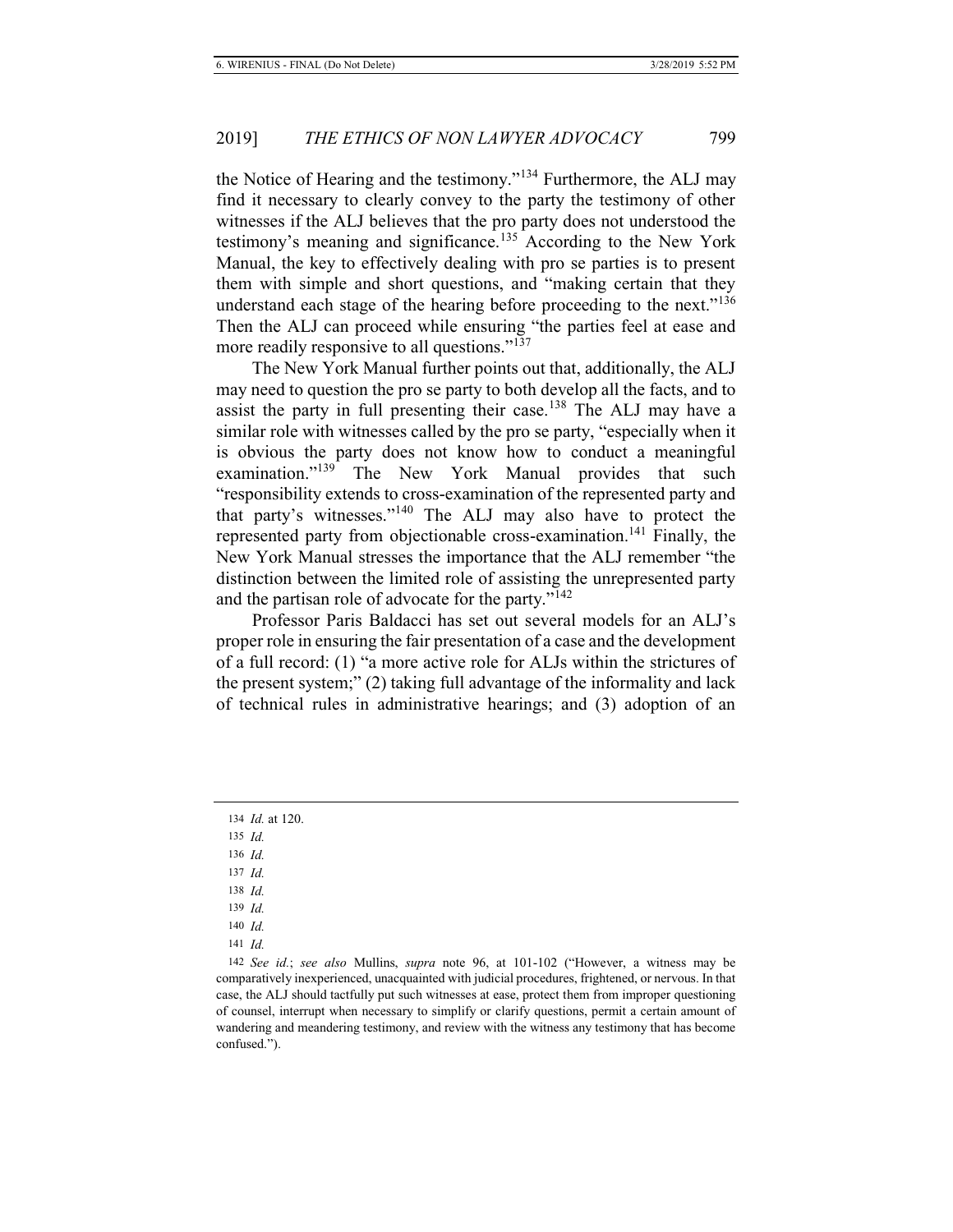inquisitorial system in which the ALJ has an affirmative duty to develop the record and identify controlling law.<sup>143</sup>

Like the New York Manual, Baldacci calls upon ALJs to not only prevent technical objections and rules from obstructing the development of a factual record, but to assist the unrepresented party to reach a sufficient level of comfort that she can articulate her claims fully.<sup>144</sup> His third option—the adoption of an inquisitorial system—would, as he concedes, represent a significant departure from the norms of judicial conduct expected of ALJs.<sup>145</sup> However, he contends that it might be productive in states where agencies have investigatory powers.<sup>146</sup>

#### V. CONCLUSION

The ethical concerns and rules applicable when a party is selfrepresented—or one or more parties are represented by non-lawyer union representatives or Labor Relations Specialists—are quite simply not settled. The NLRB's straightforward policy of holding such representatives to the ethical rules applicable to attorneys imports a highly complex regulatory scheme with many pitfalls for the unwary, in addition to canons or Code provisions that are of dubious applicability, and yet which might be invoked strategically.<sup>147</sup> Moreover, it puts the administrative agency in the position of enforcing the Code or the Canon on non-attorneys not directly subject to the strictures of either, which some agencies have demonstrated significant reluctance to administer.

However, the evolution of simpler norms, clearly understandable and more closely tethered to the actual practice at the bargaining table or before ALJs and boards, and enforceable by the neutral agencies, offers a potentially viable alternative. While the building up of such norms is nowhere near complete, resorting to the fundamental values embodied in the applicable labor relations statute—and, in particular, the reciprocal duties imposed on all parties under these statutes—can help to provide minimum baselines of the ethical duties owed by all, advocates and neutrals alike.

Finally, the rendering of unbundled legal services to pro se litigants and the sometimes-wavering line experienced advocates and neutral agencies are required to walk with respect to ensuring that such

<sup>143</sup> *See* Paris R. Baldacci, *A Full and Fair Hearing: The Role of an ALJ in Assisting the Pro Se Litigant*, 27 J. NAT'L ASS'N ADMIN. L. JUDGES 447, 457, 465, 482 (2007).

<sup>144</sup> *See id.*

<sup>145</sup> *See id.*

<sup>146</sup> *See id.*

<sup>147</sup> *See ante*, text at notes 4-8.